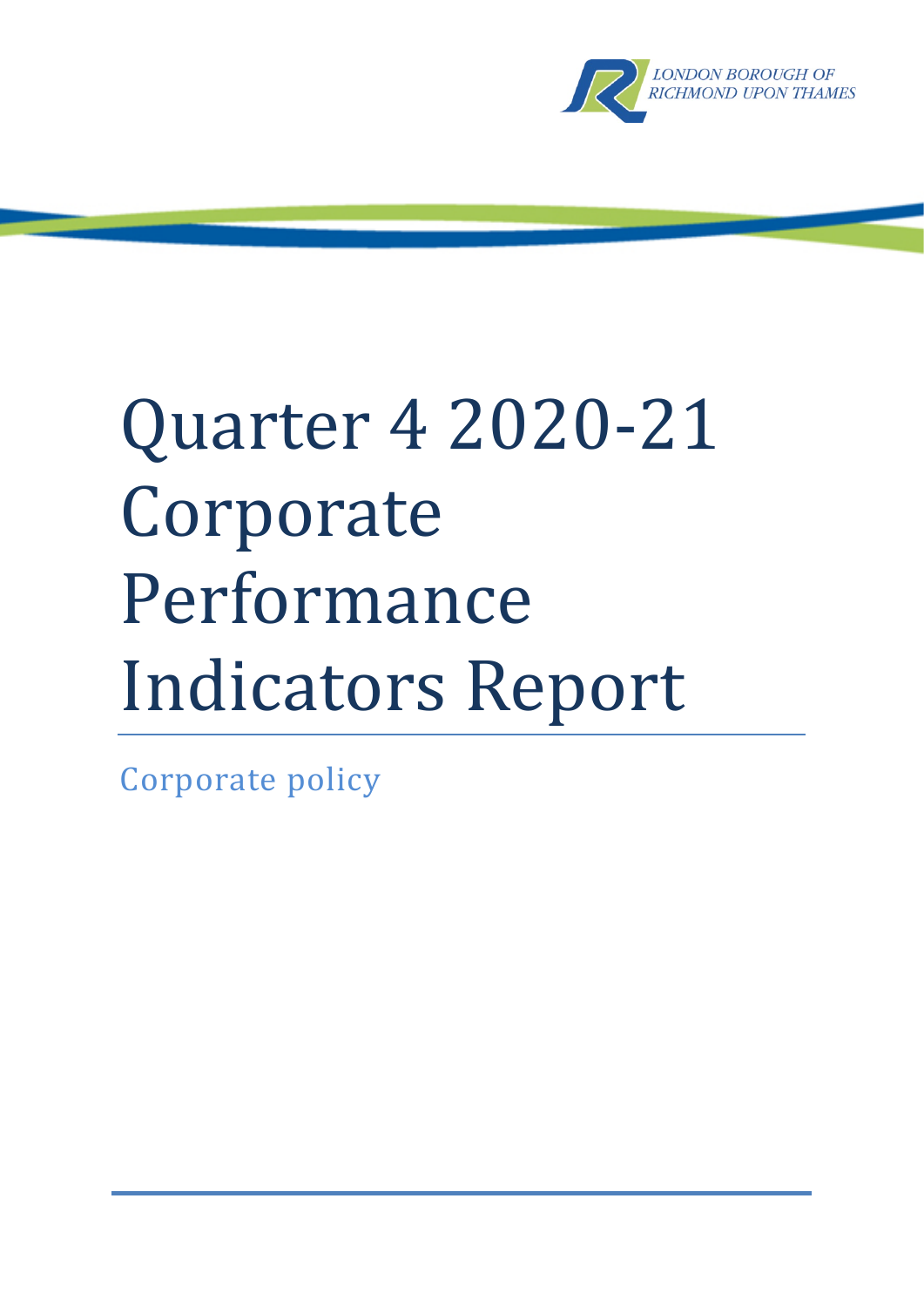

#### **POLICY AND PERFORMANCE REVIEW BOARD**

| <b>DATE:</b> | 27th July 2021 |
|--------------|----------------|
|--------------|----------------|

**REPORT OF: Chief Executive**

**TITLE OF DECISION: Corporate Performance - Quarter 4 (Q4) 2020/21 results**

#### **1. SUMMARY**

1.1 This paper provides an update to the Policy and Performance Review Board on performance against all Richmond Corporate Plan Key indicators for Q4 2020/21.

#### **2. PURPOSE OF REPORT GOING TO THE POLICY AND PERFORMANCE REVIEW BOARD**

2.1 This paper gives an overview of 2020/21 performance against the Key Performance Indicators in the Richmond Corporate Plan (RCP). The KPIs have been reported to and scrutinised by respective Service Committees during the June committee cycle. No areas of performance were identified as requiring escalation to the PPBR for consideration.

#### **3. RECOMMENDATIONS**

- 3.1 That the Policy and Performance Review Board:
	- Notes the performance against Key Indicators in Appendix A.
	- Notes that no areas of performance were identified as requiring escalation to the PPBR for consideration by the Service Committees

#### **4. DETAIL**

- 4.1 The attached table (Appendix A) provides results for the agreed Q4 2020/21 RCP indicator set for each Service Committee. The previous year's Q4 data is included for time series comparison.
- 4.2 Of those 66 indicators where data has been collected in both years:
	- 30 (45%) indicators have shown an improvement against the result for 2019/20
	- 35 (53%) indicators have shown a decline against the result for 2019/20.
	- 1 (1%) have stayed the same.

| <b>Committee</b>                             |            |          |          |
|----------------------------------------------|------------|----------|----------|
| Adult Social Services, Health & Housing      | 7(41%)     | (6%)     | 9(53%)   |
| <b>Education and Childrens Services</b>      | (52%)      | $0(0\%)$ | 11(%)    |
| Environment, Sustainability, Sport & Culture | 9(45%)     | $0(0\%)$ | 11 (55%) |
| Finance, Policy & Resources                  | 2(33%)     | $0(0\%)$ | 4(67%)   |
| <b>Transport &amp; Air Quality</b>           | $1(100\%)$ | $0(0\%)$ | $0(0\%)$ |
| <b>Totals</b>                                | 30 (45%)   | (2%)     | 35 (53%) |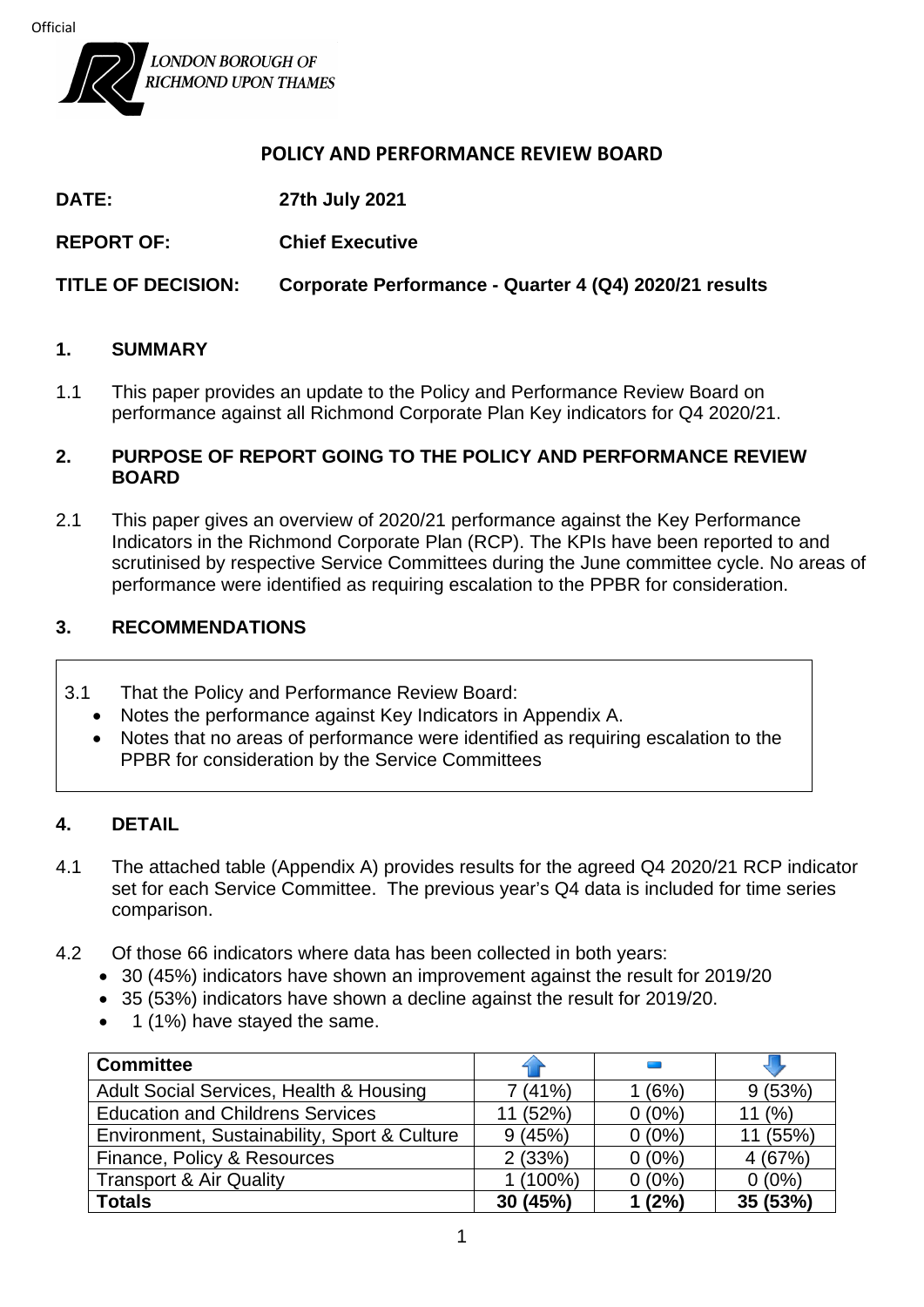

#### **5. FINANCIAL IMPLICATIONS**

5.1 Any financial implications that arise due to the Council's performance will be addressed within the quarterly Finance Update reports and annual Outturn Reports.

#### **6. BACKGROUND INFORMATION:**

6.1 None

#### **7. BACKGROUND PAPERS**

7.1 None

#### **8. APPENDICES**

Appendix A – Q4 2020/21 Key Performance Indicator Results

#### **9. CONTACTS**

Clare O'Connor, Head of Policy, Performance, Analysis and Communications. 020 8871 6770 [Clare.Oconnor@richmondandwandsworth.gov.uk](mailto:Clare.Oconnor@richmondandwandsworth.gov.uk)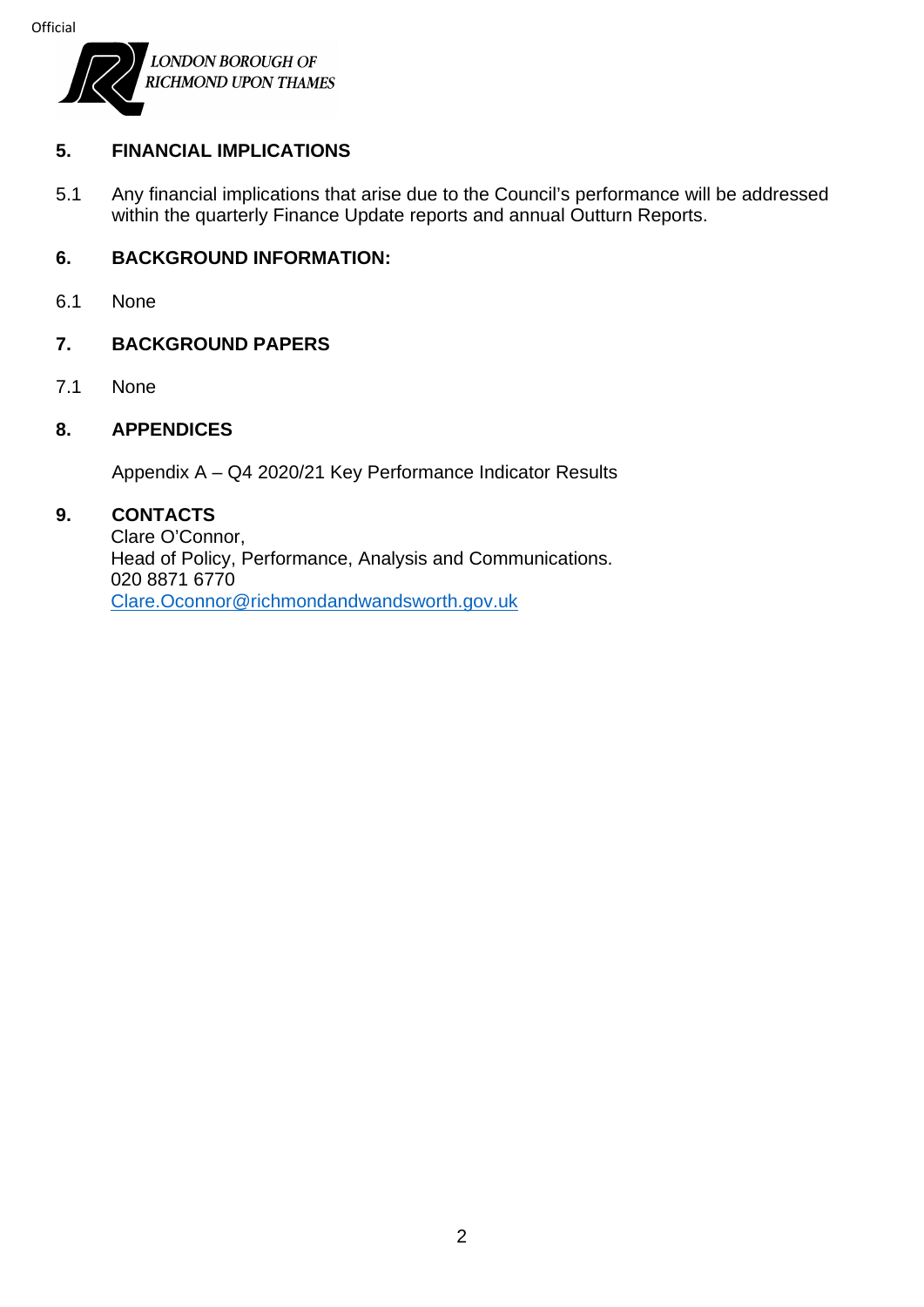#### **Adult Social Services, Health and Housing Committee** - **Adult Social Services & Public Health Directorate**

|                         | <b>PI Description</b>                                                                                                                                    | 2019/20      | 2020/21      |            | 2020/21                                                                                                                                                                                                                                                                                                                                                                                                                                                                                                                                                                                            |
|-------------------------|----------------------------------------------------------------------------------------------------------------------------------------------------------|--------------|--------------|------------|----------------------------------------------------------------------------------------------------------------------------------------------------------------------------------------------------------------------------------------------------------------------------------------------------------------------------------------------------------------------------------------------------------------------------------------------------------------------------------------------------------------------------------------------------------------------------------------------------|
| <b>PI Code</b>          |                                                                                                                                                          | <b>Value</b> | <b>Value</b> | <b>DoT</b> | <b>Note</b>                                                                                                                                                                                                                                                                                                                                                                                                                                                                                                                                                                                        |
| DASSR-<br>OP-002        | % of Adults with a learning disability aged 18-64 in paid<br>employment                                                                                  | 13.5%        | 15.1%        |            | In 19/20, Richmond was 7th in England and 4th in<br>London.<br>60 of 397 service users in employment. Despite the<br>continued impacts of Covid-19 on our economy, the<br>number of service users in paid employment has a<br>net increase of 6 compared to last year. This is partly<br>due to good support from the employment support<br>provider.<br>The Council will continue to prioritise supporting<br>people into, and maintaining, paid employment<br>wherever possible. There is a risk to performance<br>when the furlough scheme ends which will be<br>monitored and managed closely. |
| DASSR-<br>OP-003        | % of People receiving rehabilitative support who have a<br>reduced level of service or no service required at the end of<br>their rehabilitative support | 87%          | 83%          | JL         | 428 out of 515 service users. The "Discharge to<br>Assess" approach, where assessments take place at<br>home after discharge, means more people with<br>complex needs are receiving reablement on<br>discharge from hospital. Performance has also been<br>affected by the pandemic and pressures to discharge<br>people from hospital quickly; utilising capacity as a<br>rapid response service. Therefore, long-term support<br>needs cannot always be reduced after reablement.                                                                                                                |
| DASSR-<br><b>OP-004</b> | Rate of admissions into residential and nursing care per<br>100,000 population 65+ (Minimise)                                                            | 335          | 312          | 1 F        | 5 fewer admissions this year due to the pandemic<br>plus the 65+ population has increased by over 350<br>people.<br>Note for PPRB - Admissions to nursing care are paid<br>for by the CCG if the person is assessed as having<br>continuing health care (CHC) needs. If the resident<br>doesn't meet CHC criteria the council funds the                                                                                                                                                                                                                                                            |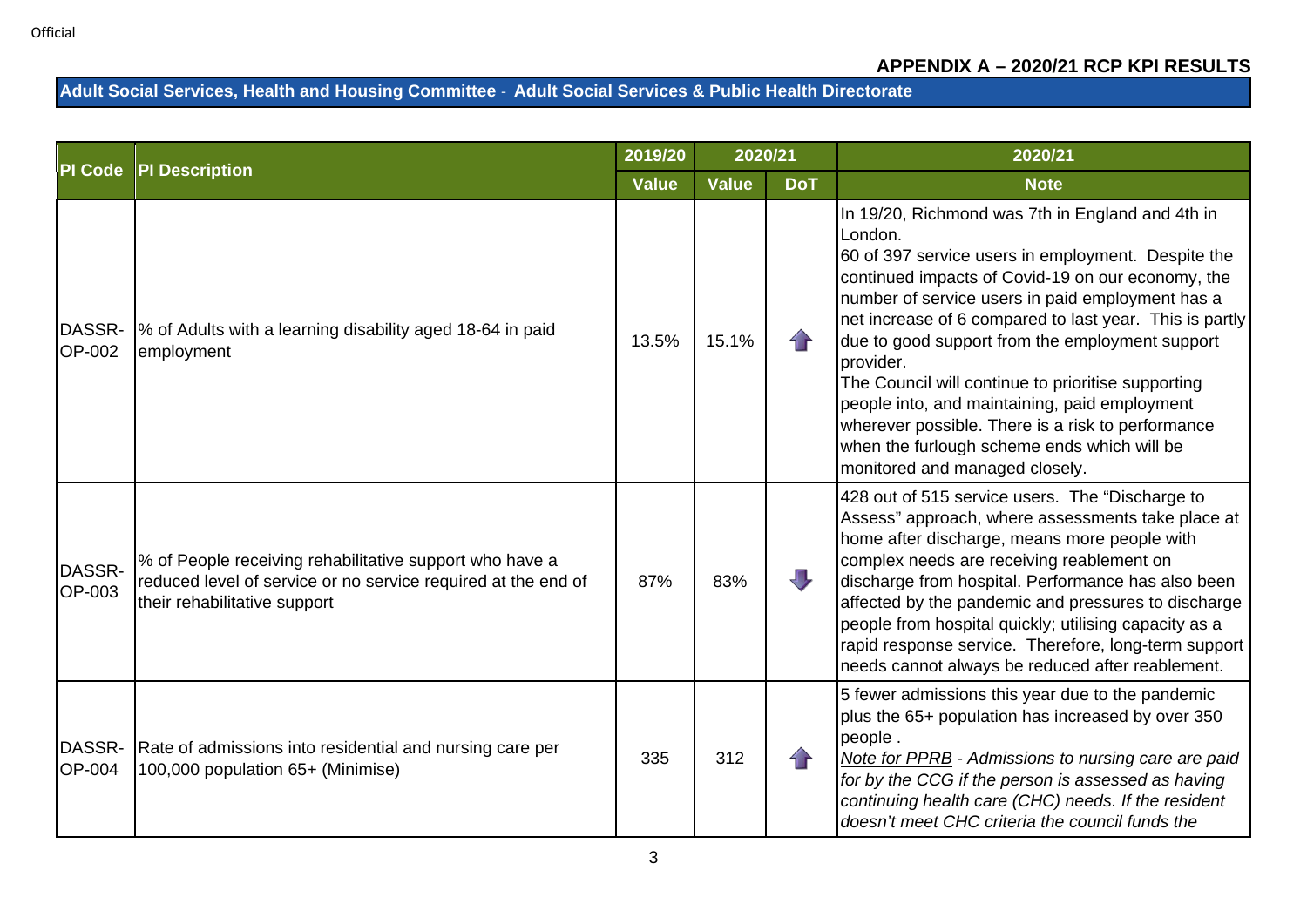|                         | <b>PI Description</b>                                                                     | 2019/20      | 2020/21      |                   | 2020/21                                                                                                                                                                                                                                                                                                                                                                                      |
|-------------------------|-------------------------------------------------------------------------------------------|--------------|--------------|-------------------|----------------------------------------------------------------------------------------------------------------------------------------------------------------------------------------------------------------------------------------------------------------------------------------------------------------------------------------------------------------------------------------------|
| PI Code                 |                                                                                           | <b>Value</b> | <b>Value</b> | <b>DoT</b>        | <b>Note</b>                                                                                                                                                                                                                                                                                                                                                                                  |
|                         |                                                                                           |              |              |                   | placement but the CCG will pay for the nursing care<br>component of the care home fees called Free<br>Nursing Care (FNC).                                                                                                                                                                                                                                                                    |
| DASSR-<br>OP-005        | % of Carers who received an assessment during the year                                    | 56.5%        | 56.3%        | J                 | 511 carers assessed out of 907 carers. Achieved a<br>similar performance to last year which is good given<br>the impact of Covid-19 on the department's ability to<br>complete carers assessments during the first<br>lockdown.                                                                                                                                                              |
| DASSR-<br><b>OP-006</b> | % of Clients (receiving long-term community services) on a<br>Direct payment              | 41.5%        | 40.5%        | JЦ                | Performance impacted by the pandemic as some<br>residents reluctant to have personal assistants in<br>their homes because of the risk of Covid-19 and have<br>been relying on family for support. Some have<br>preferred a home care provider because they have<br>been concerned about arrangements should their<br>carer become unwell. Performance is still in top<br>quartile in London. |
| DASSR-<br><b>OP-007</b> | % of Adults with learning disabilities who live in their own<br>home or with their family | 74.3%        | 74.8%        | $\curvearrowleft$ | 297 out of 397 service users. Performance has been<br>maintained this year.                                                                                                                                                                                                                                                                                                                  |
| DASSR-<br>OP-009        | % of People whose personal outcomes of an adult<br>safeguarding intervention were met     | 96.8%        | 98.1%        |                   | 406 out of 414 service users. Excellent performance<br>this year. Performance for achieving personal<br>outcomes can fluctuate depending on the persons<br>views relating to the type of abuse.                                                                                                                                                                                              |
| DASSR-<br>OP-010        | Number of admissions into residential and nursing care aged<br>65+ (Minimise)             | 103          | 98           | $\mathbf{f}$      | 5 fewer admissions this year is due to impacts of the<br>pandemic.                                                                                                                                                                                                                                                                                                                           |
| DASSR-<br><b>PH-003</b> | Number of people quitting smoking through smoking cessation<br>service (1QA)              | 202<br>(Q3)  | 80<br>(Q3)   | 毋                 | Smoking cessation services continued to be safely<br>offered. Remote consultations delivered by the in-<br>house team of sessional advisors, helped to mitigate<br>some of the reduction in GP surgery and pharmacy<br>activity. The total number of people quitting smoking<br>through the smoking cessation service in April to<br>December 2020 was 80.                                   |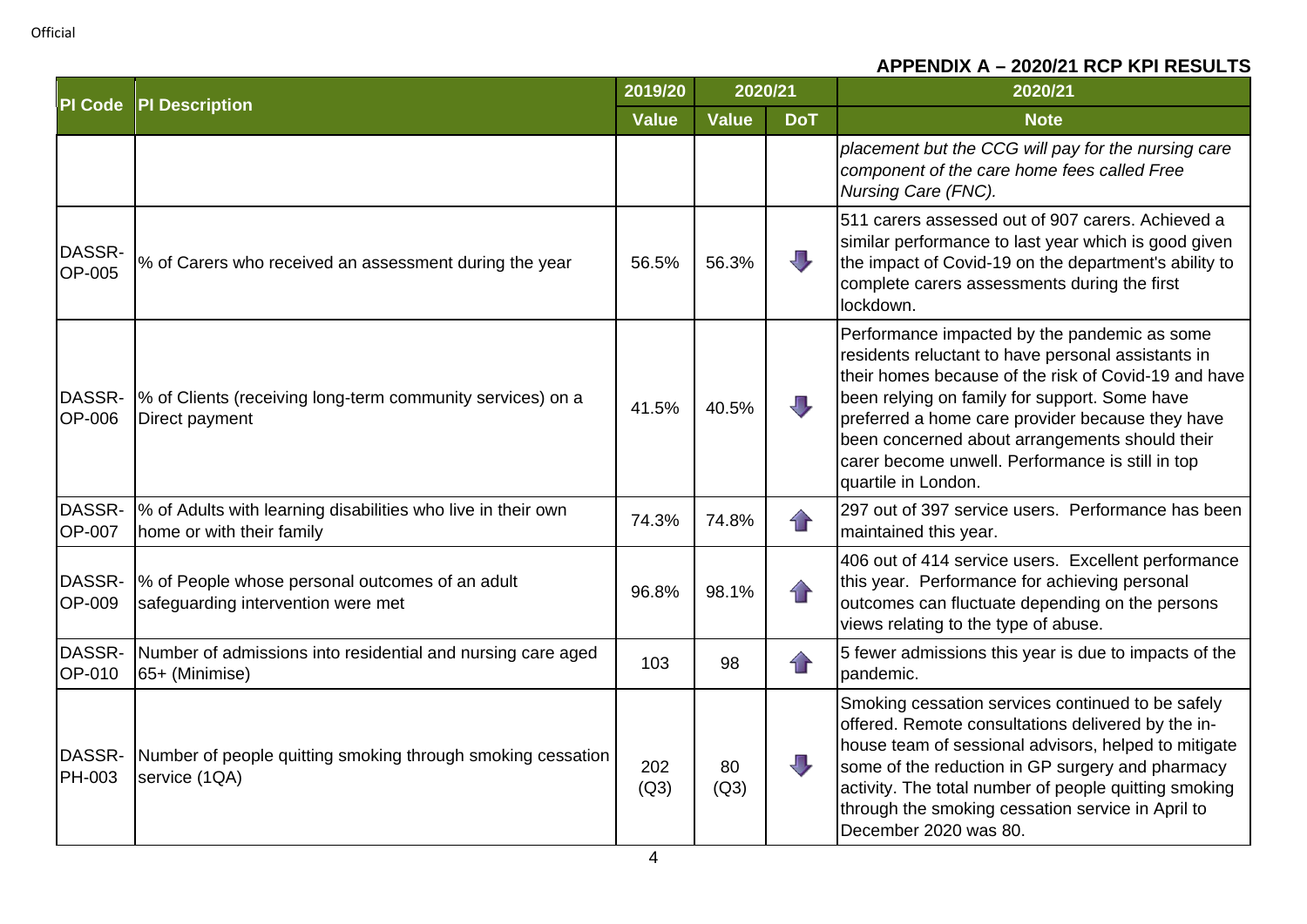| PI Code                 |                                                                                                       | 2019/20           | 2020/21      |                   | 2020/21                                                                                                                                                                                                                                                                                                                                                                                                                                                                          |
|-------------------------|-------------------------------------------------------------------------------------------------------|-------------------|--------------|-------------------|----------------------------------------------------------------------------------------------------------------------------------------------------------------------------------------------------------------------------------------------------------------------------------------------------------------------------------------------------------------------------------------------------------------------------------------------------------------------------------|
|                         | <b>PI Description</b>                                                                                 | <b>Value</b>      | <b>Value</b> | <b>DoT</b>        | <b>Note</b>                                                                                                                                                                                                                                                                                                                                                                                                                                                                      |
| DASSR-<br><b>PH-004</b> | Ⅰ% of Eligible people who have received an NHS Health Check<br>(1QA)                                  | 6.4%<br>(Q3)      | N/A          | N/A               | Health checks recommenced August 2020 and 372<br>people received an NHS Health Check up to the end<br>of December.                                                                                                                                                                                                                                                                                                                                                               |
| DASSR-<br><b>PH-005</b> | Proportion of primary school age children who are overweight<br>(including obese) – Year 6 (Minimise) | 22.6%             | 22%          | $\curvearrowleft$ | This is the latest data which is 2019/20 (comparable<br>18/19 result is provided in 19/20 column).                                                                                                                                                                                                                                                                                                                                                                               |
| DASSR-<br><b>PH-006</b> | Healthy life expectancy at 65 (Men)                                                                   | N/A<br><b>NEW</b> | 13.7         | N/A               | This is the latest data which is for the period 2016-18.<br>These indicators provide an important summary                                                                                                                                                                                                                                                                                                                                                                        |
| DASSR-<br><b>PH-007</b> | Healthy life expectancy at 65 (Women)                                                                 | N/A<br><b>NEW</b> | 13.2         | N/A               | measure of the mortality and morbidity in those aged<br>65 years and over. Healthy life expectancy shows the<br>years a person can expect to live in good health at<br>age 65. The purpose is to measure progress on the<br>government's 'Ageing Grand Challenge' mission<br>announced in 2018 to "ensure that people can enjoy<br>at least 5 extra healthy, independent years of life by<br>2035, while narrowing the gap between the<br>experience of the richest and poorest. |

#### **Adult Social Services, Health and Housing Committee** - **Environment & Community Services Directorate**

| PI Code                 | <b>PI Description</b>                             | 2019/20      | 2020/21      |            | 2020/21                                                                                                                                                                                                                |
|-------------------------|---------------------------------------------------|--------------|--------------|------------|------------------------------------------------------------------------------------------------------------------------------------------------------------------------------------------------------------------------|
|                         |                                                   | <b>Value</b> | <b>Value</b> | <b>DoT</b> | <b>Note</b>                                                                                                                                                                                                            |
| ECSR-<br><b>ENS-005</b> | % of HMOs inspected within 20 days of application | 80.4%        | 10%          | $\Box$     | Physical inspections of HMOs were not undertaken<br>as part of the initial licensing process due to the risks<br>associated with Covid-19. Officers are currently<br>picking up the inspection backlog in Q1 of 21/22. |
| ECSR-<br><b>ENS-006</b> | Number of formal hazard assessments carried out   | 121          | 10           | J          | Physical inspections of private sector properties<br>were partially curtailed due to the risks associated<br>with Covid-19. As an alternative, virtual inspections<br>were undertaken which addressed issues with      |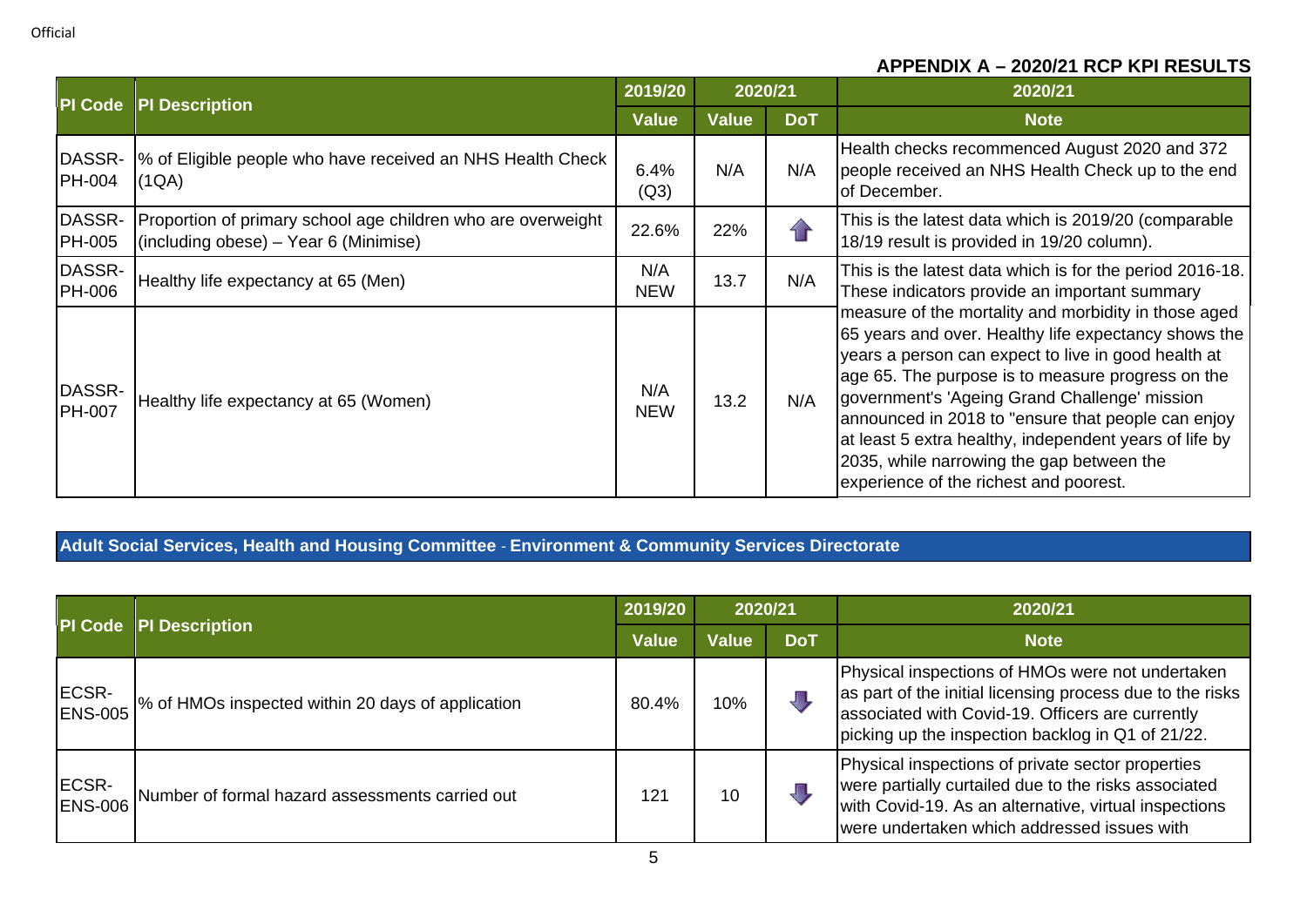|                         |                                                                                                             | 2019/20           | 2020/21      |            | 2020/21                                                                                                                                                                                                                                                                                                                                                                                                                                             |
|-------------------------|-------------------------------------------------------------------------------------------------------------|-------------------|--------------|------------|-----------------------------------------------------------------------------------------------------------------------------------------------------------------------------------------------------------------------------------------------------------------------------------------------------------------------------------------------------------------------------------------------------------------------------------------------------|
| PI Code                 | <b>PI Description</b>                                                                                       | <b>Value</b>      | <b>Value</b> | <b>DoT</b> | <b>Note</b>                                                                                                                                                                                                                                                                                                                                                                                                                                         |
|                         |                                                                                                             |                   |              |            | defects and disrepair but are not recorded as a formal<br>hazard assessment.                                                                                                                                                                                                                                                                                                                                                                        |
| ECSR-<br><b>ENS-013</b> | Number of private sector dwellings improved                                                                 | N/A<br><b>NEW</b> | 0            | N/A        | A limited number of physical inspections of private<br>sector properties were undertaken in the financial<br>year due to the risks associated with Covid-19. Virtual<br>inspections were undertaken where complaints of<br>disrepair were received, however these have not<br>been recorded as part of the KPI. Where physical<br> inspections were carried out the matters identified did  <br>not warrant intervention from the housing officers. |
| ECSR-                   | Number of private sector long term vacant dwellings returned<br>ENS-014 to occupation due to council action | N/A<br><b>NEW</b> | $\mathbf 0$  | N/A        | The Empty Property Officer is new in post and whilst<br>working with property owners to ensure the re-<br>occupation of empty properties no occupations were<br>completed in 2020/21.                                                                                                                                                                                                                                                               |

# **Adult Social Services, Health and Housing Committee** - **Housing & Regeneration Directorate**

| <b>PI</b> Code        | PI Description                                                                                      | 2019/20        | 2020/21      |            | 2020/21                                                                                                           |
|-----------------------|-----------------------------------------------------------------------------------------------------|----------------|--------------|------------|-------------------------------------------------------------------------------------------------------------------|
|                       |                                                                                                     | <b>Value</b>   | <b>Value</b> | <b>DoT</b> | <b>Note</b>                                                                                                       |
| HRR-<br><b>HS-001</b> | Number of family households with dependent children in B&B<br>accommodation for 6 weeks+ (Minimise) | $\overline{0}$ | 0            | P.         |                                                                                                                   |
| HRR-<br><b>HS-002</b> | Number of households living in Temporary Accommodation<br>(Minimise)                                | 316            | 282          | 4.         |                                                                                                                   |
| HRR-<br><b>HS-003</b> | Number of homeless cases prevented                                                                  | 94             | 86           | ₹          |                                                                                                                   |
| HRR-<br><b>HS-004</b> | Number of properties where major disability adaptations have<br>been completed                      | 132            | 97           | ₩          | Number of DFGs affected by pandemic and<br>specifically slowdown across the construction and<br>building sectors. |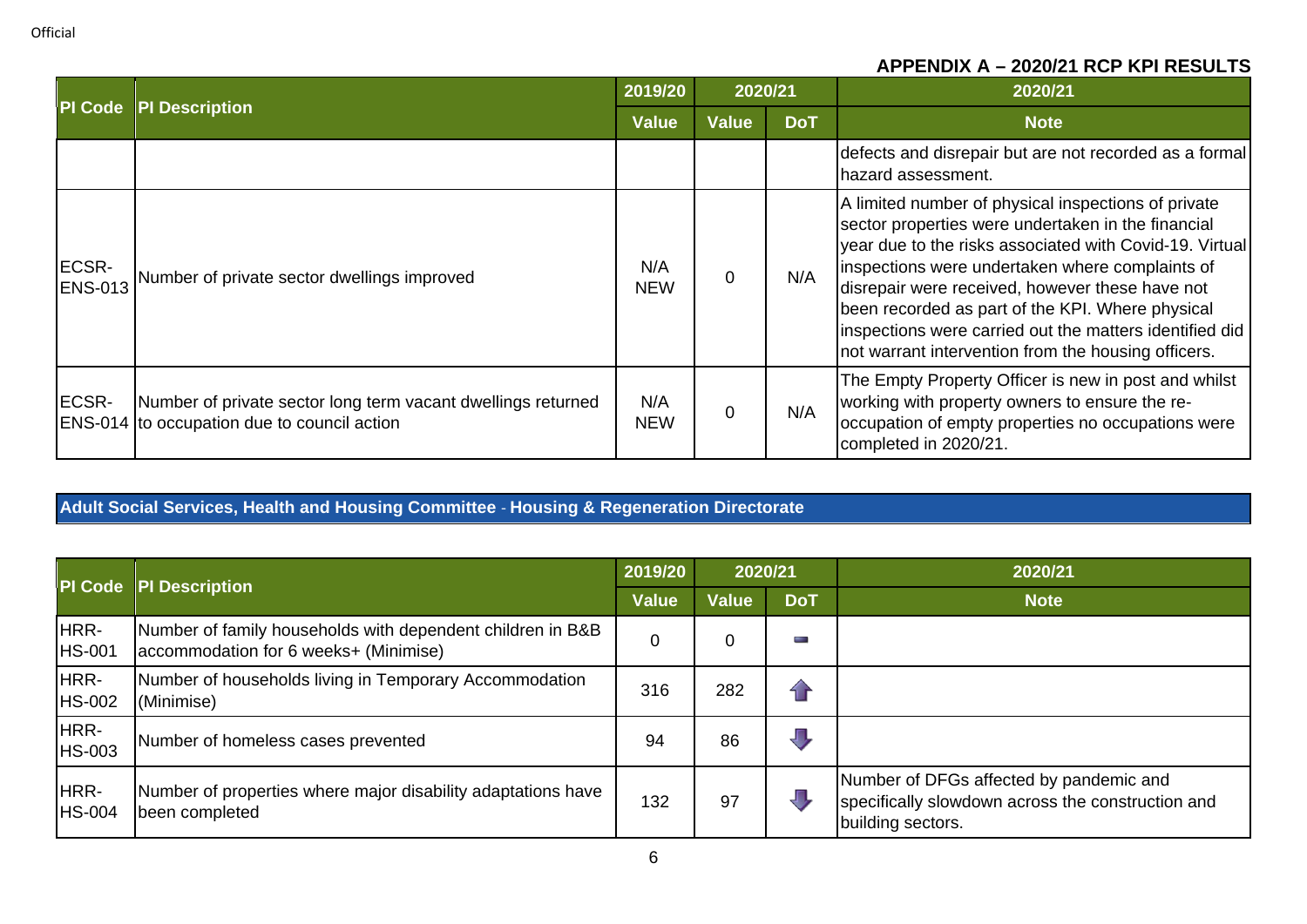|                       | PI Code PI Description                   | 2019/20      | 2020/21         |            | 2020/21     |
|-----------------------|------------------------------------------|--------------|-----------------|------------|-------------|
|                       |                                          | <b>Value</b> | <b>Value</b>    | <b>DoT</b> | <b>Note</b> |
| HRR-<br><b>SD-001</b> | Number of affordable housing completions | 43           | $\overline{21}$ |            |             |

# **Education and Children's Services Committee** - **Chief Executive's Group (AfC)**

|                                 | <b>PI Description</b>                                                                                                    | 2019/20      | 2020/21      |                         | 2020/21                                                                                                                                                                                                                                                                                                                                                                                |
|---------------------------------|--------------------------------------------------------------------------------------------------------------------------|--------------|--------------|-------------------------|----------------------------------------------------------------------------------------------------------------------------------------------------------------------------------------------------------------------------------------------------------------------------------------------------------------------------------------------------------------------------------------|
| PI Code                         |                                                                                                                          | <b>Value</b> | <b>Value</b> | <b>DoT</b>              | <b>Note</b>                                                                                                                                                                                                                                                                                                                                                                            |
| CEGR-<br>001                    | AFC-CIN-  % of Assessments completed within 45 working days                                                              | 95%          | 95.4%        | $\bigcap$               |                                                                                                                                                                                                                                                                                                                                                                                        |
| CEGR-<br>AFC-<br><b>CIN-002</b> | % of Referral decisions made within 24 hours                                                                             | 97%          | 86.1%        | $\overline{\mathbf{u}}$ | 1080/1254 All referrals are screened by the allocated<br>social work teams and should be allocated to a<br>worker within 24 hours of receipt from the Single<br>Point of Access. Referrals are screened in a timely<br>way; however, allocation to a social worker within 24<br>hours has been impacted by the increased number of<br>referrals received during the national lockdown. |
| CEGR-<br>AFC-<br><b>CIN-003</b> | % of Initial Child Protection Conferences (ICPC) held within 15<br><b>Working Days of S47 Enquiry</b>                    | 91.3%        | 98.0%        | $\bigcap$               |                                                                                                                                                                                                                                                                                                                                                                                        |
| CEGR-<br>AFC-<br><b>CIN-004</b> | % of Children subject to Child Protection Plan for 4 weeks or<br>more, who have been visited within last 20 working days | 89.0%        | 95.2%        | $\bigcap$               |                                                                                                                                                                                                                                                                                                                                                                                        |
| CEGR-<br>AFC-<br><b>CIN-006</b> | % of Social work open cases with a supervision discussion<br>recorded within 8 weeks                                     | 85.0%        | 73.4%        | 具                       | 578/788 children's cases were discussed in<br>professional supervision and recorded within eight<br>weeks of the supervision meeting during the year.<br>Supervision meetings are being regularly held;<br>however, the recording of supervision has been<br>delayed due to the increased workloads for social                                                                         |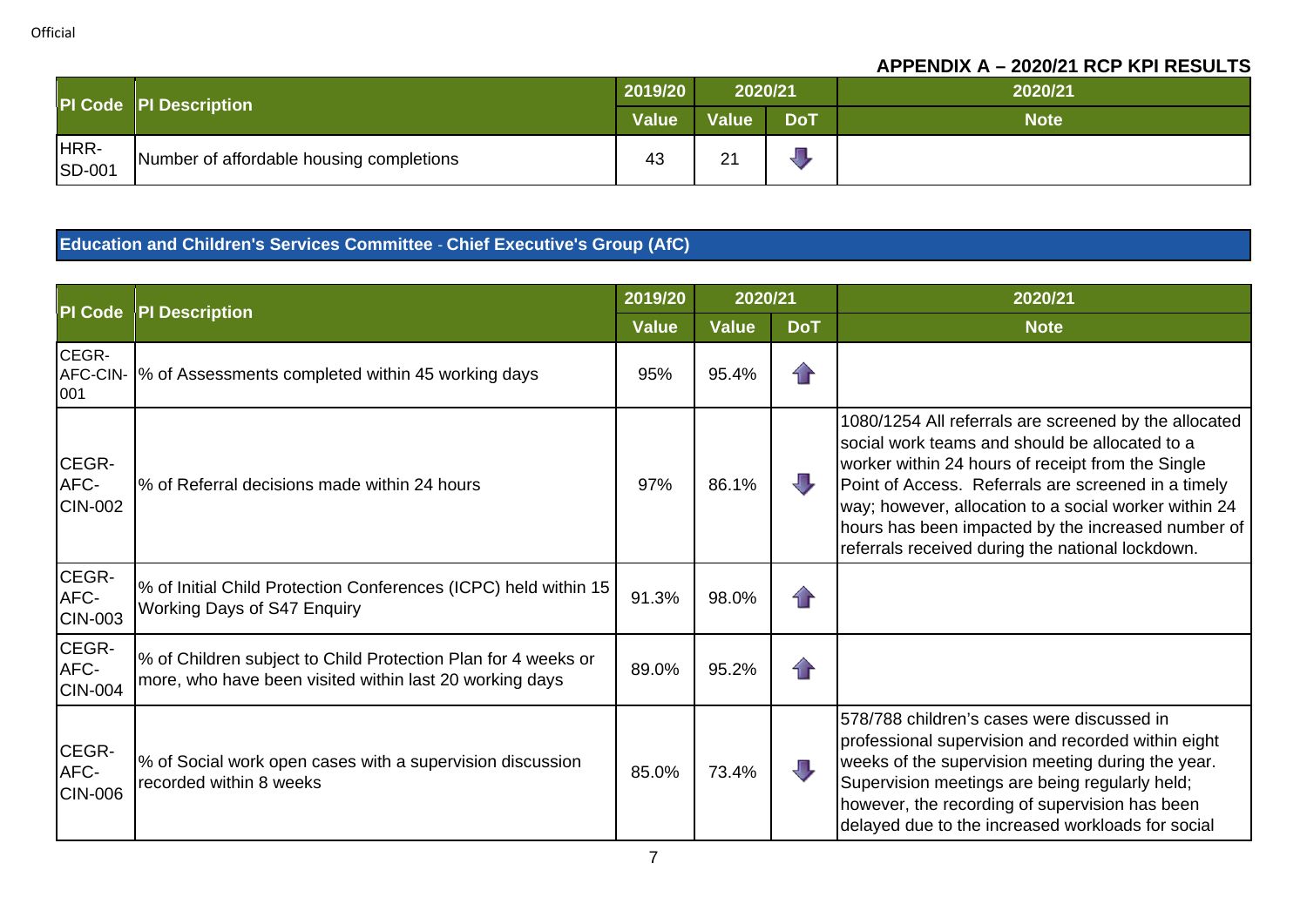| <b>PI Code</b>                  |                                                                                    | 2019/20      | 2020/21      |                | 2020/21                                                                                                                                                                                                                                                                                                                                                                                                                                                                                                                                                                                                                                    |
|---------------------------------|------------------------------------------------------------------------------------|--------------|--------------|----------------|--------------------------------------------------------------------------------------------------------------------------------------------------------------------------------------------------------------------------------------------------------------------------------------------------------------------------------------------------------------------------------------------------------------------------------------------------------------------------------------------------------------------------------------------------------------------------------------------------------------------------------------------|
|                                 | <b>PI Description</b>                                                              | <b>Value</b> | <b>Value</b> | <b>DoT</b>     | <b>Note</b>                                                                                                                                                                                                                                                                                                                                                                                                                                                                                                                                                                                                                                |
|                                 |                                                                                    |              |              |                | workers and supervising managers during the<br>pandemic.                                                                                                                                                                                                                                                                                                                                                                                                                                                                                                                                                                                   |
| CEGR-<br>AFC-CL-<br>001         | % of Care Leavers aged 19-21 years in Employment,<br><b>Education or Training</b>  | 69%          | 66%          | $\blacksquare$ | 31/47 care leavers aged 19 to 21 in contact with<br>Achieving for Children are currently engaged in<br>education, training, and employment. 16 young<br>people were not in education, training, or employment<br>during the period. 5 of these young people were<br>actively seeking education, training, or employment<br>with support from the Virtual School (College). The<br>remaining 11 young people were not in education,<br>training, or employment due to pregnancy or<br>childcare, illness or disability, being missing, being in<br>prison or on remand, or being an unaccompanied<br>asylum seeker without leave to remain. |
| CEGR-<br>AFC-CL-<br>002         | % of Care Leavers aged 19-21 years in suitable<br>accommodation                    | 87.0%        | 91.5%        | $\mathbf{f}$   |                                                                                                                                                                                                                                                                                                                                                                                                                                                                                                                                                                                                                                            |
| CEGR-<br>AFC-CL-<br>003         | % of Eligible young people with an up to date pathway plan<br>$(16-18$ -year olds) | 86%          | 100%         | $\bigcap$      |                                                                                                                                                                                                                                                                                                                                                                                                                                                                                                                                                                                                                                            |
| CEGR-<br>AFC-<br><b>CLA-002</b> | % of CLA missing from care receiving return interviews (1QA)                       | 52%<br>(Q3)  | 56%<br>(Q3)  | $\bigcap$      |                                                                                                                                                                                                                                                                                                                                                                                                                                                                                                                                                                                                                                            |
| CEGR-<br>AFC-<br><b>CLA-003</b> | % of CLA visited within statutory timescale                                        | 89.7%        | 89.1%        | $\sqrt{1}$     | 115/129 children in care were visited within the<br>statutory timescale. Face-to-face visits have been<br>prioritised, but where this is not possible due to<br>placement restrictions (such as shielding carers),<br>virtual visits have been used. 16 visits were not<br>completed within timescales during Q4. 10 visits were<br>delayed due to the ill health absence of the allocated<br>social worker and were rescheduled within seven                                                                                                                                                                                              |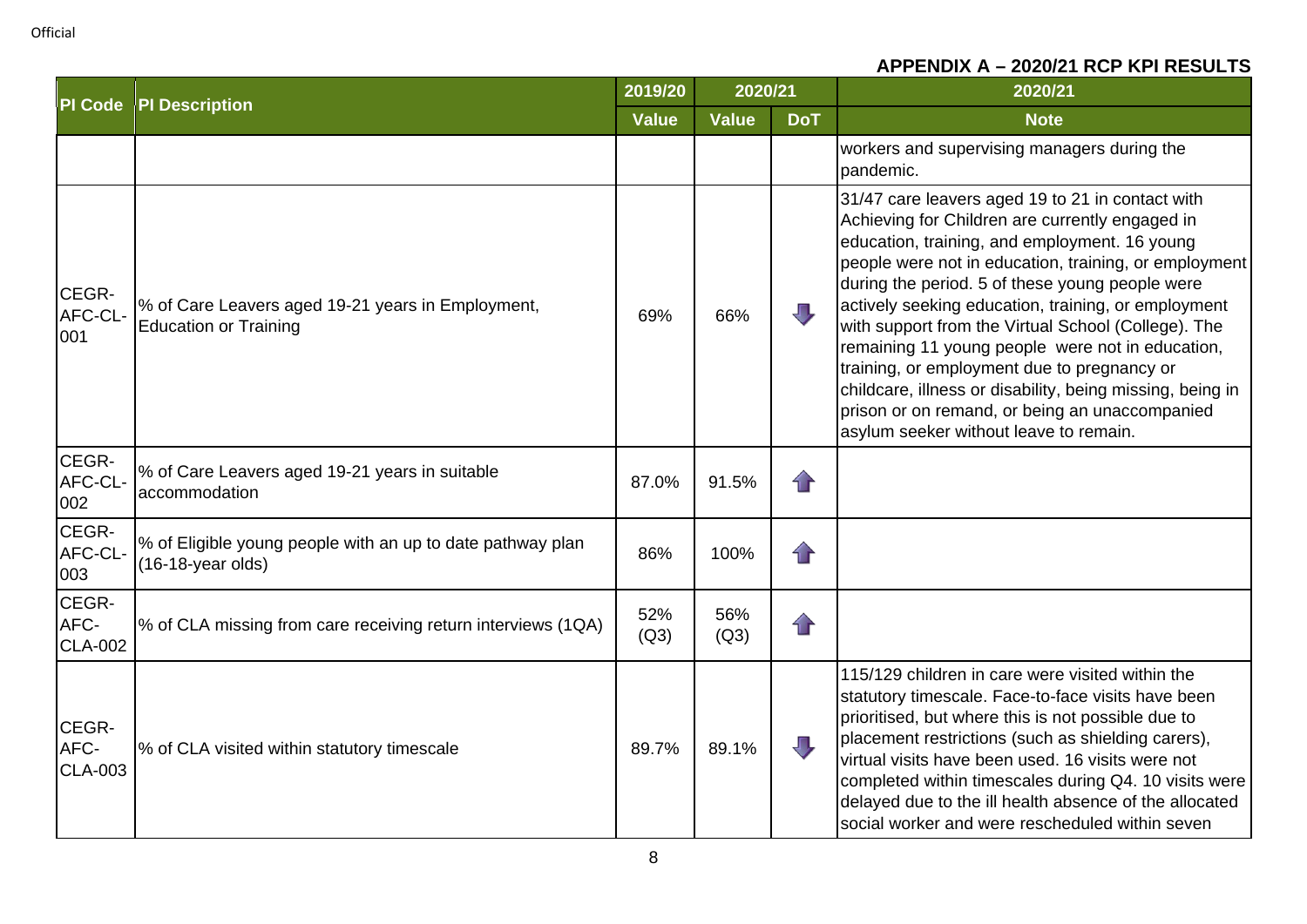|                                 | <b>PI Description</b>                                                                                                            | 2019/20           | 2020/21       |                   | 2020/21                                                                                                                                                                                      |
|---------------------------------|----------------------------------------------------------------------------------------------------------------------------------|-------------------|---------------|-------------------|----------------------------------------------------------------------------------------------------------------------------------------------------------------------------------------------|
| <b>PI Code</b>                  |                                                                                                                                  | <b>Value</b>      | <b>Value</b>  | <b>DoT</b>        | <b>Note</b>                                                                                                                                                                                  |
|                                 |                                                                                                                                  |                   |               |                   | days. 2 children have returned home from care and<br>have been subsequently visited under Child In Need<br>(CIN) procedures. 4 young people were not seen due<br>to being missing from care. |
| CEGR-<br>AFC-<br><b>CLA-004</b> | % of CLA placed 20+ miles from home (Minimise)                                                                                   | 27%               | 23%           | $\left\{ \right.$ |                                                                                                                                                                                              |
| CEGR-<br>AFC-<br><b>CLA-005</b> | % of CLA with 3+ placements (within 12 months) (Minimise)                                                                        | 8%                | 9%            | $\bf{J}$          |                                                                                                                                                                                              |
| CEGR-<br>AFC-<br><b>CLA-007</b> | % of CLA placed with in-house foster carer                                                                                       | 30%               | 68%           | $\bigcap$         | 78 children in care were in fostering placements.<br>53/78 were placed with in-house foster carers; the<br>remaining 25 children were placed with other<br>independent fostering agencies.   |
| CEGR-<br>AFC-<br><b>CLA-009</b> | Average number of days between entering care and moving in<br>with adoptive family (Minimise)                                    | 293               | 365           | J                 |                                                                                                                                                                                              |
| CEGR-<br>AFC-<br><b>CLA-010</b> | % of CLA at 31 March who have been CLA 12+ months with a<br>final warning/reprimand or conviction during the year.<br>(Minimise) | 3.5%              | 3.2%          | 1F                |                                                                                                                                                                                              |
| CEGR-<br>AFC-<br><b>CLA-011</b> | % of Children Looked After (CLA) who have gone missing that<br>are offered a return home interview within 72hrs (1QA)            | N/A<br><b>NEW</b> | 96.4%<br>(Q3) | N/A               |                                                                                                                                                                                              |
| CEGR-<br>AFC-EA-<br>008         | % of 16-17-year olds in apprenticeships                                                                                          | 1.8%              | 1.01%         | $\sqrt{2}$        | As at February 2021.                                                                                                                                                                         |
| CEGR-<br>AFC-EA<br>011          | % of Young people leaving emotional health service as a<br>planned exit                                                          | 63.1%             | 71.7%         |                   |                                                                                                                                                                                              |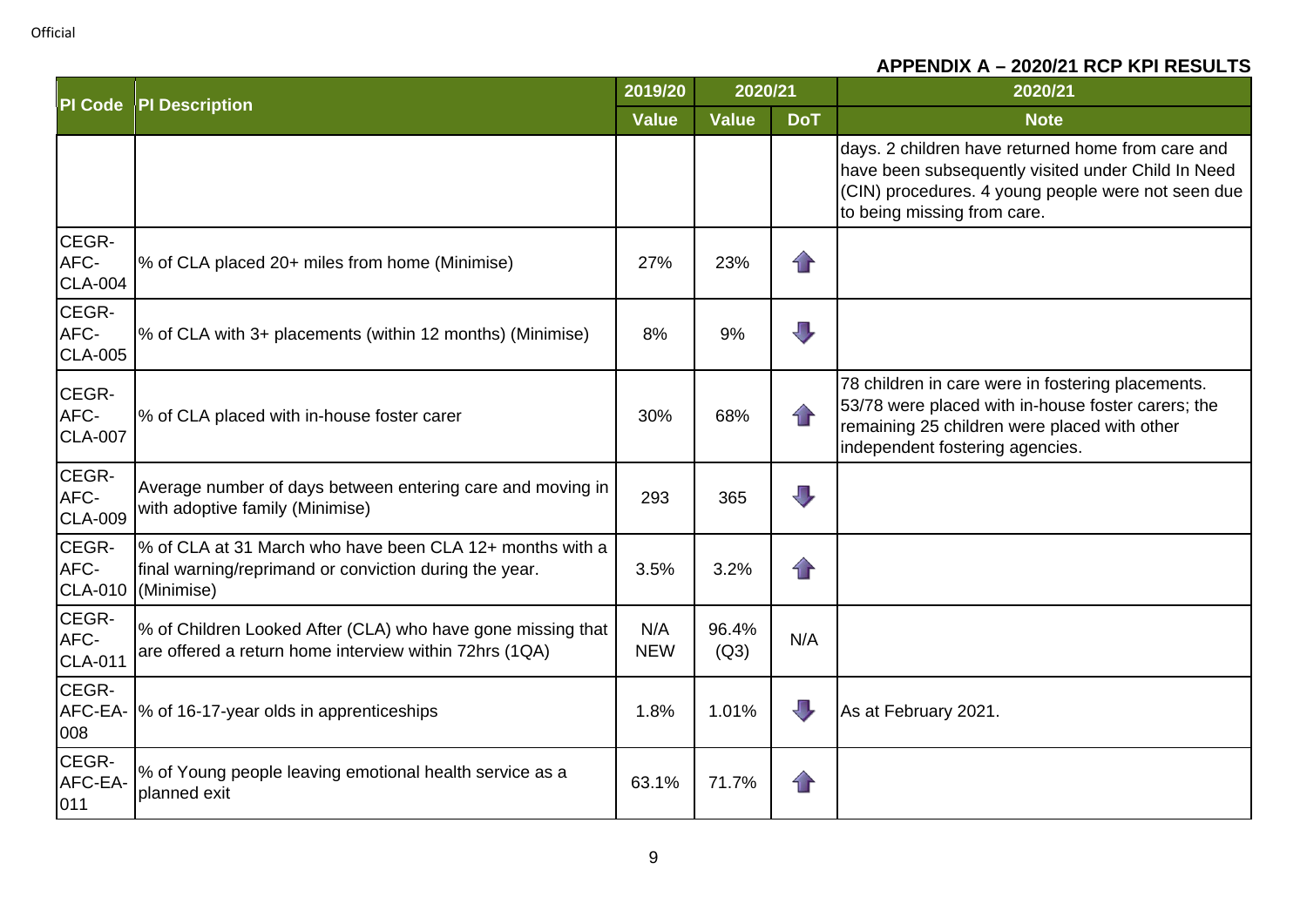|                                 |                                                                                                                                                                   | 2019/20           | 2020/21       |                | 2020/21                                                                                                                                                                                                                                                                                                                                                                                                                                                                                                                                                                                                                                                                                                                                                                                                                                                                        |
|---------------------------------|-------------------------------------------------------------------------------------------------------------------------------------------------------------------|-------------------|---------------|----------------|--------------------------------------------------------------------------------------------------------------------------------------------------------------------------------------------------------------------------------------------------------------------------------------------------------------------------------------------------------------------------------------------------------------------------------------------------------------------------------------------------------------------------------------------------------------------------------------------------------------------------------------------------------------------------------------------------------------------------------------------------------------------------------------------------------------------------------------------------------------------------------|
| <b>PI</b> Code                  | <b>PI Description</b>                                                                                                                                             | <b>Value</b>      | <b>Value</b>  | <b>DoT</b>     | <b>Note</b>                                                                                                                                                                                                                                                                                                                                                                                                                                                                                                                                                                                                                                                                                                                                                                                                                                                                    |
| CEGR-<br>AFC-EA-<br>012         | % of 16-17-year olds who are confirmed as not in Education,<br>Employment, or training status (including those whose status<br>is not currently known) (Minimise) | 2.5%              | 3.0%          | $\blacksquare$ |                                                                                                                                                                                                                                                                                                                                                                                                                                                                                                                                                                                                                                                                                                                                                                                                                                                                                |
| CEGR-<br>AFC-EA-<br>016         | % of Young people who were reported missing from home<br>who are offered a return home interview within 72 hrs (1QA)                                              | N/A<br><b>NEW</b> | 86.1%<br>(Q3) | N/A            |                                                                                                                                                                                                                                                                                                                                                                                                                                                                                                                                                                                                                                                                                                                                                                                                                                                                                |
| CEGR-<br>AFC-<br><b>SEN-001</b> | Number of Education, Health and Care Plans (Minimise)                                                                                                             | 1,503             | 1,549         | $\sqrt{2}$     |                                                                                                                                                                                                                                                                                                                                                                                                                                                                                                                                                                                                                                                                                                                                                                                                                                                                                |
| CEGR-<br>AFC-<br><b>SEN-002</b> | % of Statutory Education, Health and Care Plans completed<br>within 20 weeks (excluding exceptions)                                                               | 96%               | 83.4%         | 几              | 18/31 assessments were completed within the<br>statutory timescale of 20 weeks during January to<br>March 2021 (Q4). The lower performance in Q4 is<br>due to a combination of factors, including staff<br>absences and resignations and the late receipt of late<br>advice from health and therapy providers. Additional<br>agency staff have been employed to cover vacant<br>posts in order to improve assessment timeliness. The<br>Designated Clinical Officer is working with health and<br>therapy providers to improve the quality and<br>timeliness of advice. 13 assessments were outside<br>the statutory timescale of 20 weeks. The average<br>completion time for these assessments was 25<br>weeks. Despite this dip in performance during Q4,<br>performance across the full year at 83% is better than<br>both statistical neighbours (62%) and England (60%). |
| CEGR-<br>AFC-<br><b>SEN-003</b> | % of Children and young people with EHCP (Education,<br>Health and Care Plans) who are educated within the borough                                                | 65%               | 66.6%         | $\bigcap$      |                                                                                                                                                                                                                                                                                                                                                                                                                                                                                                                                                                                                                                                                                                                                                                                                                                                                                |
| CEGR-<br>AFC-<br><b>SEN-004</b> | % of Requests where an Education, Health, & Care (EHC)<br>needs assessment was declined (Minimise)                                                                | N/A<br><b>NEW</b> | 38.9%         | N/A            |                                                                                                                                                                                                                                                                                                                                                                                                                                                                                                                                                                                                                                                                                                                                                                                                                                                                                |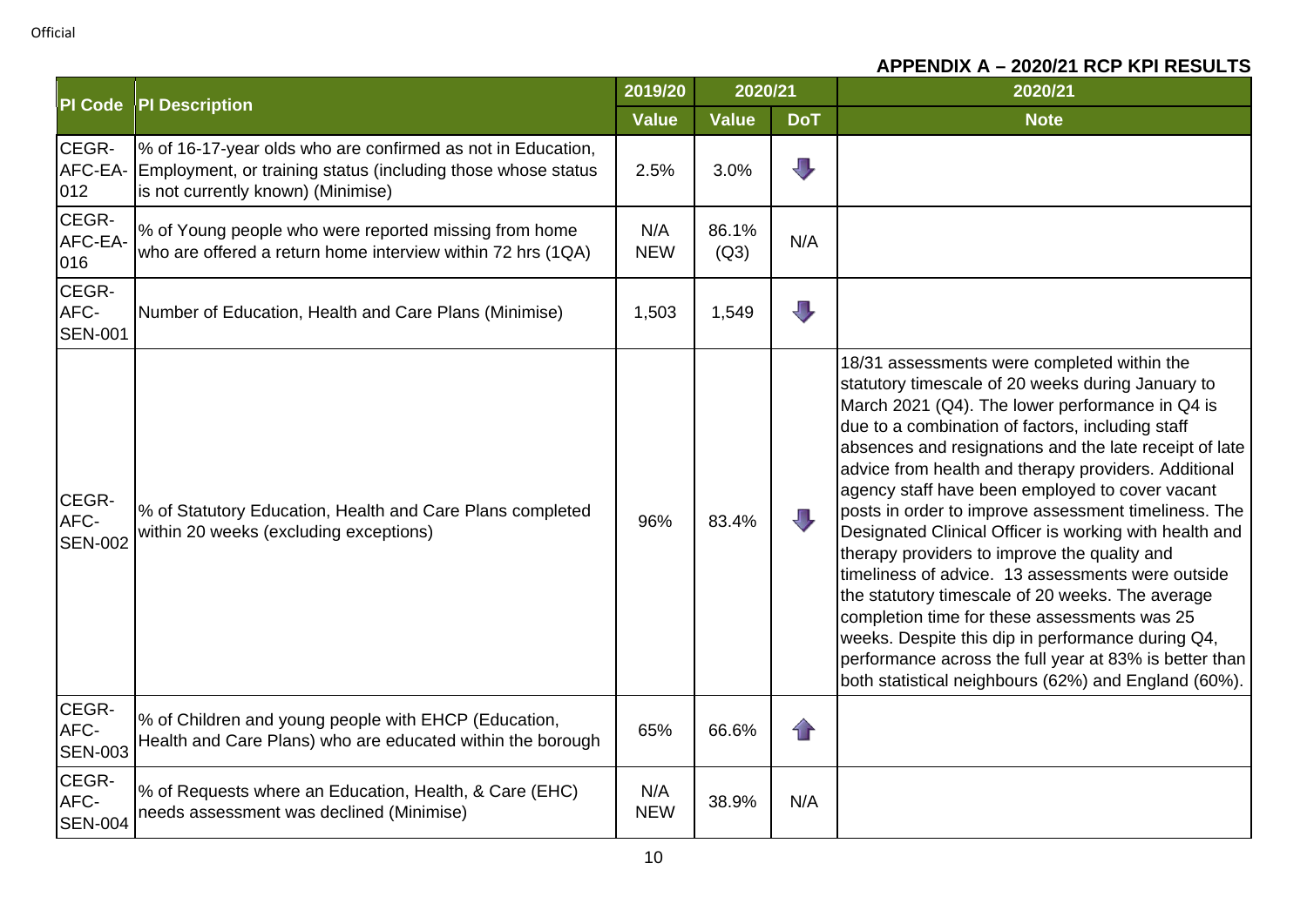|                                 |                                                                                                                   | 2019/20           | 2020/21               |            | 2020/21                                                                                                                                                                                    |
|---------------------------------|-------------------------------------------------------------------------------------------------------------------|-------------------|-----------------------|------------|--------------------------------------------------------------------------------------------------------------------------------------------------------------------------------------------|
| <b>PI Code</b>                  | <b>PI Description</b>                                                                                             | <b>Value</b>      | <b>Value</b>          | <b>DoT</b> | <b>Note</b>                                                                                                                                                                                |
| CEGR-<br>AFC-<br><b>SEN-005</b> | % of Needs assessments where an EHC Plan was issued                                                               | N/A<br><b>NEW</b> | 57.4%                 | N/A        |                                                                                                                                                                                            |
| CEGR-<br>AFC-<br><b>SEN-006</b> | % of EHCPs judged to good or better                                                                               | N/A<br><b>NEW</b> | 61%                   | N/A        |                                                                                                                                                                                            |
| CEGR-<br>AFC-<br><b>SEN-007</b> | % of Amended EHCPs judged to good or better by internal<br>Quality Assurance (QA) process                         | N/A<br><b>NEW</b> | 82%                   | N/A        |                                                                                                                                                                                            |
| CEGR-<br>AFC-<br><b>SEN-008</b> | % of Parents and carers who are satisfied with their<br>child's EHCP                                              | N/A<br><b>NEW</b> | 81%                   | N/A        | Result relates to 21 out of 26 parents over a 12month<br>period.                                                                                                                           |
| CEGR-<br>AFC-<br><b>SEN-009</b> | % of Annual reviews of EHC Plans held within the statutory<br>timescale (12 months)                               | N/A<br><b>NEW</b> | Data not<br>available | N/A        | Work with the SEND IT system provider has<br>progressed well and work on collecting this KPI is<br>nearing completing. The data will be available for<br>reporting at the end of May 2021. |
| CEGR-<br>AFC-<br><b>SEN-010</b> | % of Annual review decisions made within 4 weeks                                                                  | N/A<br><b>NEW</b> | 58.2%                 | N/A        |                                                                                                                                                                                            |
| CEGR-<br>AFC-<br><b>SEN-011</b> | % of Drafted amended EHC Plans issued within 8 weeks of<br>the annual review decision                             | N/A<br><b>NEW</b> | 39%                   | N/A        |                                                                                                                                                                                            |
| CEGR-<br>AFC-<br><b>SEN-012</b> | % of Final amended EHC Plans issued within 8 weeks of the<br>draft amended EHC Plan                               | N/A<br><b>NEW</b> | 28%                   | N/A        |                                                                                                                                                                                            |
| CEGR-<br>AFC-<br><b>SEN-013</b> | % of Parents and carers who are satisfied with their<br>engagement in the annual review of their child's EHC Plan | N/A<br><b>NEW</b> | 100%                  | N/A        |                                                                                                                                                                                            |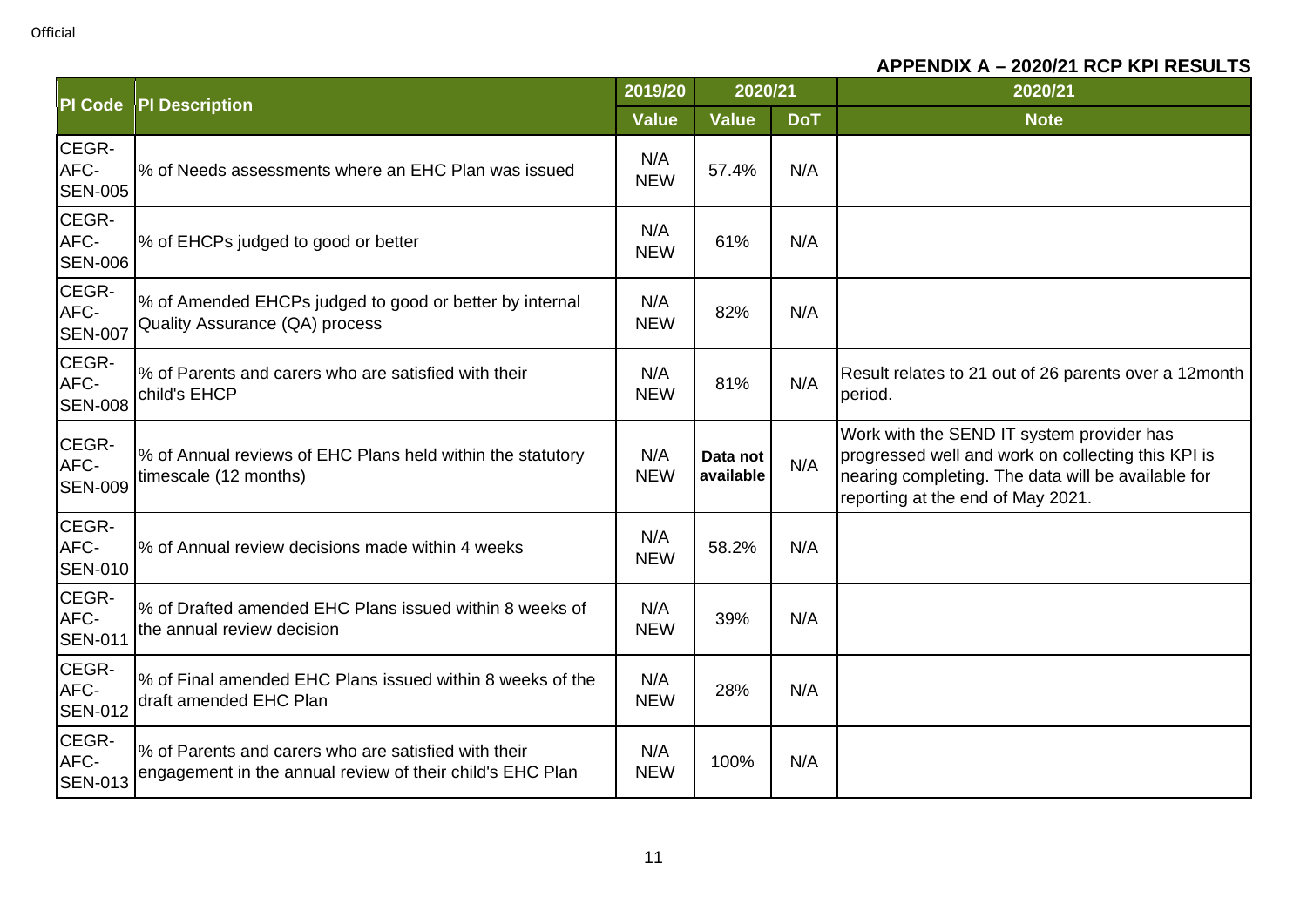|                                 | <b>PI Description</b>                                                                                                                                  | 2019/20           | 2020/21        |            | 2020/21                                                                                                                                                                                                                                                                                                                                                                                                                                                                             |
|---------------------------------|--------------------------------------------------------------------------------------------------------------------------------------------------------|-------------------|----------------|------------|-------------------------------------------------------------------------------------------------------------------------------------------------------------------------------------------------------------------------------------------------------------------------------------------------------------------------------------------------------------------------------------------------------------------------------------------------------------------------------------|
| PI Code                         |                                                                                                                                                        | <b>Value</b>      | <b>Value</b>   | <b>DoT</b> | <b>Note</b>                                                                                                                                                                                                                                                                                                                                                                                                                                                                         |
| CEGR-<br>AFC-<br><b>SEN-014</b> | % of Young people who are satisfied with their engagement in<br>the annual review of their child's EHC Plan                                            | N/A<br><b>NEW</b> | 81.3%          | N/A        |                                                                                                                                                                                                                                                                                                                                                                                                                                                                                     |
| CEGR-<br>AFC-<br>SEN-015 year   | % of Young people with SEND in NC Year 10 and 11 who<br>have had a "Next Steps" interview by the end of the school                                     | N/A<br><b>NEW</b> | See<br>comment | N/A        | 126 interviews for learners with SEND in Year 10<br>and Year 11 were provided in 2020/21. The<br>requirement to deliver virtual interviews during the<br>national lockdown and partial closure of schools<br>reduced the expected level of delivery.                                                                                                                                                                                                                                |
| CEGR-<br>AFC-<br><b>SEN-016</b> | % of Parental appeals to the SEND Tribunal that are agreed in<br>favour of the local authority                                                         | N/A<br><b>NEW</b> | 25%            | N/A        | There was 1 parental appeal that resulted in a full<br>Tribunal hearing during the most recent quarter (Jan<br>- Mar 2021). This found in favour of parents. In<br>2020/21 there were four parental appeals that<br>resulted in a full Tribunal hearing, of which 1 was<br>found in favour of the local authority and 3 found in<br>favour of the parents.                                                                                                                          |
| CEGR-<br>AFC-SF-<br>002         | % of Under 5's in reach area (each locality named) registered<br>with their children centre                                                            | 61%               | 48%            | 业          | 5,929 children were registered from target population<br>of 12,401. The decrease in registrations in 2020-21 is<br>a reflection of the fact that the children's centre<br>premises have been closed for much of the year due<br>to the Covid-19 pandemic and, when they have been<br>open, they have not been able to operate at<br>anywhere near previous capacity. The registration<br>process has been moved online, but to date the<br>numbers registering in this way are low. |
| CEGR-<br>AFC-SF-<br>003         | % of Families identified within the Strengthening Families<br>linitiative who are deemed to be 'turned around' at time<br>payment claims are submitted | N/A<br><b>NEW</b> | 100%           | N/A        |                                                                                                                                                                                                                                                                                                                                                                                                                                                                                     |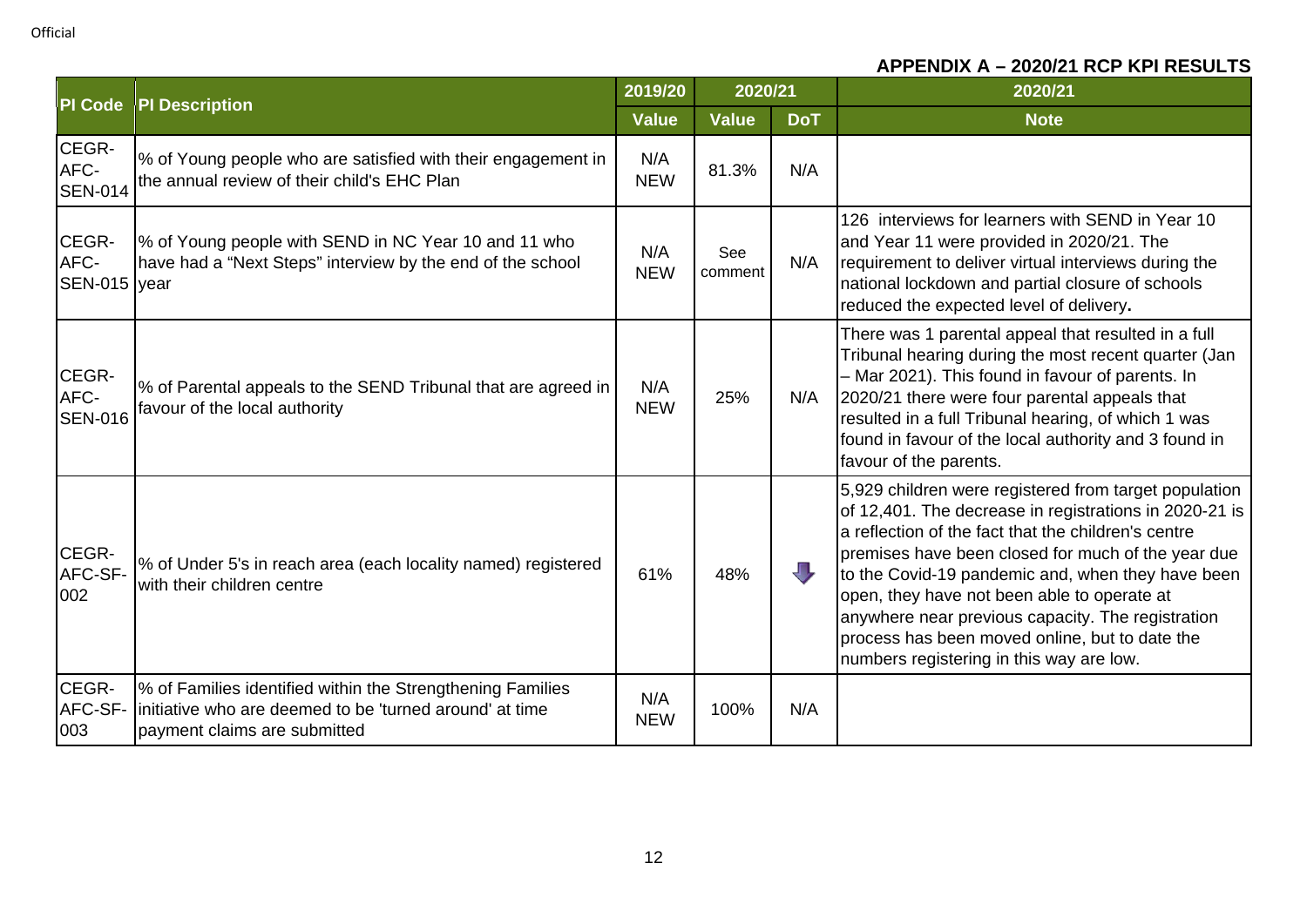

#### **Environment, Sustainability, Sport and Culture Committee** - **Environment & Community Services Directorate**

|                                                                                                                                                                                                                                                                    |                                                                                                                                        | 2019/20           | 2020/21                           |                         | 2020/21                                                                                                                   |  |
|--------------------------------------------------------------------------------------------------------------------------------------------------------------------------------------------------------------------------------------------------------------------|----------------------------------------------------------------------------------------------------------------------------------------|-------------------|-----------------------------------|-------------------------|---------------------------------------------------------------------------------------------------------------------------|--|
| PI Code                                                                                                                                                                                                                                                            | <b>PI Description</b>                                                                                                                  | <b>Value</b>      | <b>Value</b>                      | <b>DoT</b>              | <b>Note</b>                                                                                                               |  |
| ECSR-<br>CLLS-<br>001                                                                                                                                                                                                                                              | Physical visits to library sites rate (per 1,000 population)                                                                           | 5,379             | 296                               | $\overline{\mathbf{U}}$ |                                                                                                                           |  |
| ECSR-<br>CLLS-<br>002                                                                                                                                                                                                                                              | Number of e-book issues (per 1,000 population)                                                                                         | 421               | 483                               | $\mathbf{r}$            |                                                                                                                           |  |
| <b>ECSR-</b><br>CLLS-<br>003                                                                                                                                                                                                                                       | Electronic / virtual visits to libraries (rate per 1,000<br>population)                                                                | 1,622             | 1,830                             | $\mathbf{f}$            |                                                                                                                           |  |
| ECSR-<br>CLLS-<br>004                                                                                                                                                                                                                                              | Total number of eMagazine and eNewspaper issues                                                                                        | N/A<br><b>NEW</b> | 103,585                           | N/A                     | 28,546 for Jan-March period.                                                                                              |  |
| <b>ECSR-</b><br>CLLS-<br>005                                                                                                                                                                                                                                       | Number of new eLibrary members                                                                                                         | N/A<br><b>NEW</b> | 5,551                             | N/A                     | 1265 new library members in Jan-Mar 2020 period.                                                                          |  |
| ECSR-<br>CLLS-<br>006                                                                                                                                                                                                                                              | <b>Total Library Facebook reach</b>                                                                                                    | N/A<br><b>NEW</b> | 216,307                           | N/A                     | 32,548 in Jan- March period                                                                                               |  |
| <b>ECSR-</b><br>CLLS-<br>007                                                                                                                                                                                                                                       | <b>Total Library Twitter impressions</b>                                                                                               | N/A<br><b>NEW</b> | 799,224                           | N/A                     | 167,709 in Jan- Mar period.                                                                                               |  |
| ECSR-<br><b>CPL-001</b>                                                                                                                                                                                                                                            | Overall attendance at sports and fitness centres                                                                                       | 1,180,346         | 139,627                           | $\overline{\mathbb{J}}$ |                                                                                                                           |  |
| <b>ECSR-</b><br>CPL-010                                                                                                                                                                                                                                            | % of Young people (under 16) taking part in an average of 60<br>minutes or more sport and physical activity a day but not<br>every day | 67.7%             | <b>Result</b><br>not<br>available | N/A                     | Results are sourced from external participation reports<br>which are not currently available for the reporting<br>period. |  |
| Note: Government guidance to mitigate the spread of COVID has had a very significant impact upon attendances at council culture, leisure, and sporting<br>facilities. Certain facilities were not able to re-open in a COVID compliant manner and remained closed. |                                                                                                                                        |                   |                                   |                         |                                                                                                                           |  |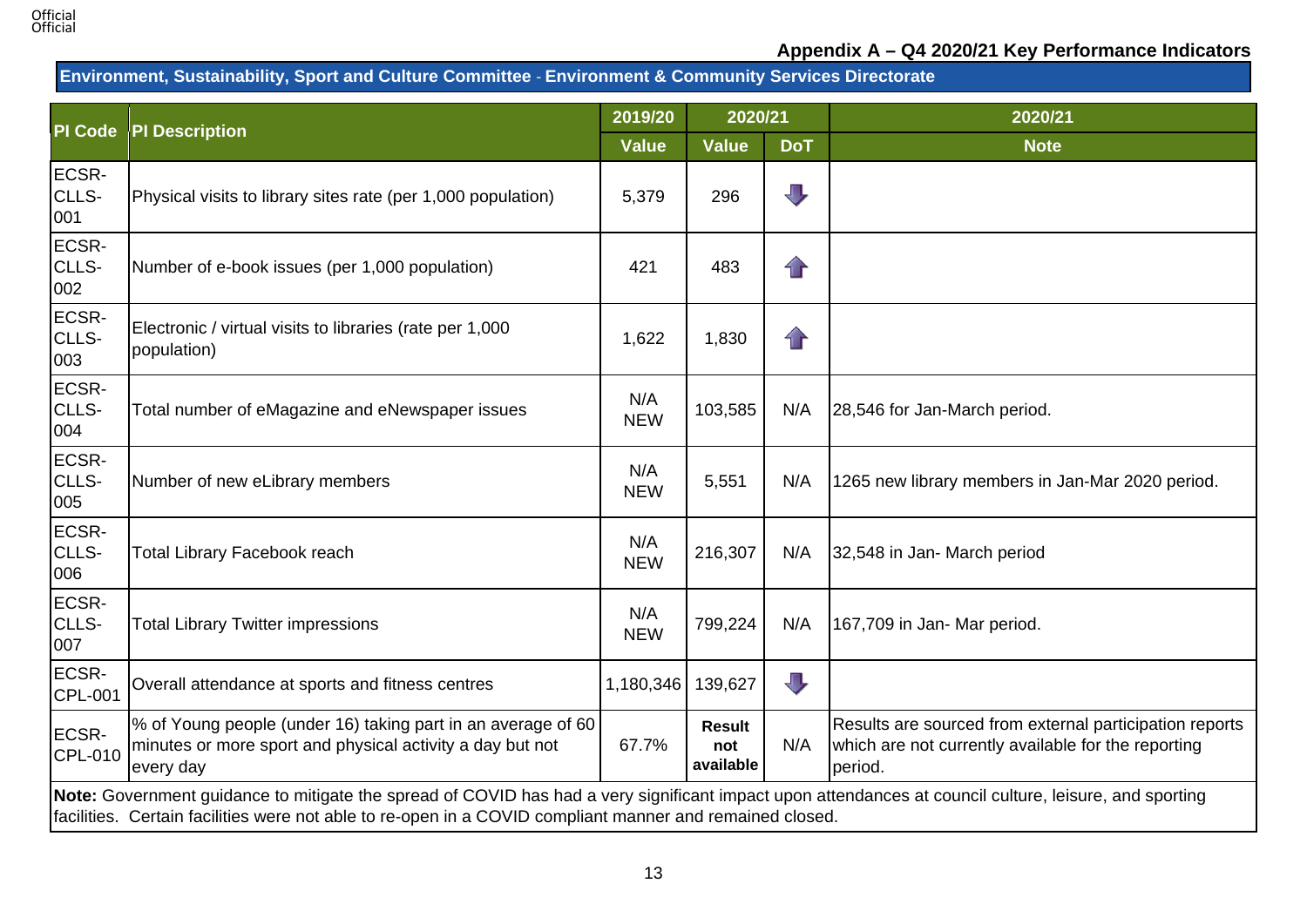

| PI Code                 | <b>PI Description</b>                                                               | 2019/20           | 2020/21                      |                         | 2020/21                                                                                                                                                                                                                                                                                                                                                                                                                                                                                                                                                                                                                                   |
|-------------------------|-------------------------------------------------------------------------------------|-------------------|------------------------------|-------------------------|-------------------------------------------------------------------------------------------------------------------------------------------------------------------------------------------------------------------------------------------------------------------------------------------------------------------------------------------------------------------------------------------------------------------------------------------------------------------------------------------------------------------------------------------------------------------------------------------------------------------------------------------|
|                         |                                                                                     | <b>Value</b>      | <b>Value</b>                 | <b>DoT</b>              | <b>Note</b>                                                                                                                                                                                                                                                                                                                                                                                                                                                                                                                                                                                                                               |
| ECSR-<br>CPL-004        | Total number of Trees planted annually                                              | 226               | 515                          | $\mathbf{r}$            |                                                                                                                                                                                                                                                                                                                                                                                                                                                                                                                                                                                                                                           |
| ECSR-<br>CPL-012        | Net number of new trees planted                                                     | N/A<br><b>NEW</b> | Data not<br>yet<br>available | N/A                     | The survey of all trees in the borough is not complete<br>which will provide the baseline for future years.                                                                                                                                                                                                                                                                                                                                                                                                                                                                                                                               |
| ECSR-<br>CPL-005        | Total number of Parks' Friends' Groups                                              | 63                | 67                           | $\mathbf{r}$            |                                                                                                                                                                                                                                                                                                                                                                                                                                                                                                                                                                                                                                           |
| ECSR-<br><b>CPL-008</b> | Total number of participants in Arts Programmes                                     | 23,000            | 8,966                        | $\overline{\mathbb{L}}$ |                                                                                                                                                                                                                                                                                                                                                                                                                                                                                                                                                                                                                                           |
| ECSR-<br>CPL-009        | Number of visitors to Orleans House Gallery                                         | 38,127            | 9,123                        | $\overline{\mathbf{L}}$ |                                                                                                                                                                                                                                                                                                                                                                                                                                                                                                                                                                                                                                           |
| ECSR-<br>CPL-011        | Total number of Green Flags awarded                                                 | 19                | 20                           | $\mathbf{r}$            |                                                                                                                                                                                                                                                                                                                                                                                                                                                                                                                                                                                                                                           |
| ECSR-<br>CWR-<br>001    | % of Household waste sent for reuse, recycling and<br>composting (cumulative) (1QA) | 46%<br>(Q3)       | 40.6%<br>(Q3)                | J                       | There are believed to have been multiple factors which<br>adversely impacted on recycling performance during<br>$Q1-3:$                                                                                                                                                                                                                                                                                                                                                                                                                                                                                                                   |
| ECSR-<br>CWR-<br>002    | Domestic food waste recycled as % of total household waste<br>(cumulative) (1QA)    | 4.5%<br>(Q3)      | 3.5%<br>(Q3)                 | J,                      | • There was an immediate impact on the recycling %<br>calculation caused by a significant increase in waste<br>produced by households- significant increases                                                                                                                                                                                                                                                                                                                                                                                                                                                                              |
| ECSR-<br>CWR-<br>007    | % of Local Authority Collected Waste (LACW) recycled<br>(cumulative) (1QA)          | 45.1%<br>(Q3)     | 40.8%<br>(Q3)                | $\Box$                  | caused by the Covid-19 requirement for people to<br>stay at home, the recyclable element of which may<br>have exceeded recycling box capacity for a<br>significant number of households.<br>• Suspension of the green waste service for a<br>significant period.<br>• Food Waste capture rates are proven to naturally<br>decline following implementation.<br>(Publicity/communications and a project focused on<br>improving participation and capture rates for this<br>service are being planned for 2021/22).<br>• There has continued to be an ongoing national<br>plateauing of recycling rates even during the Covid-<br>19 year. |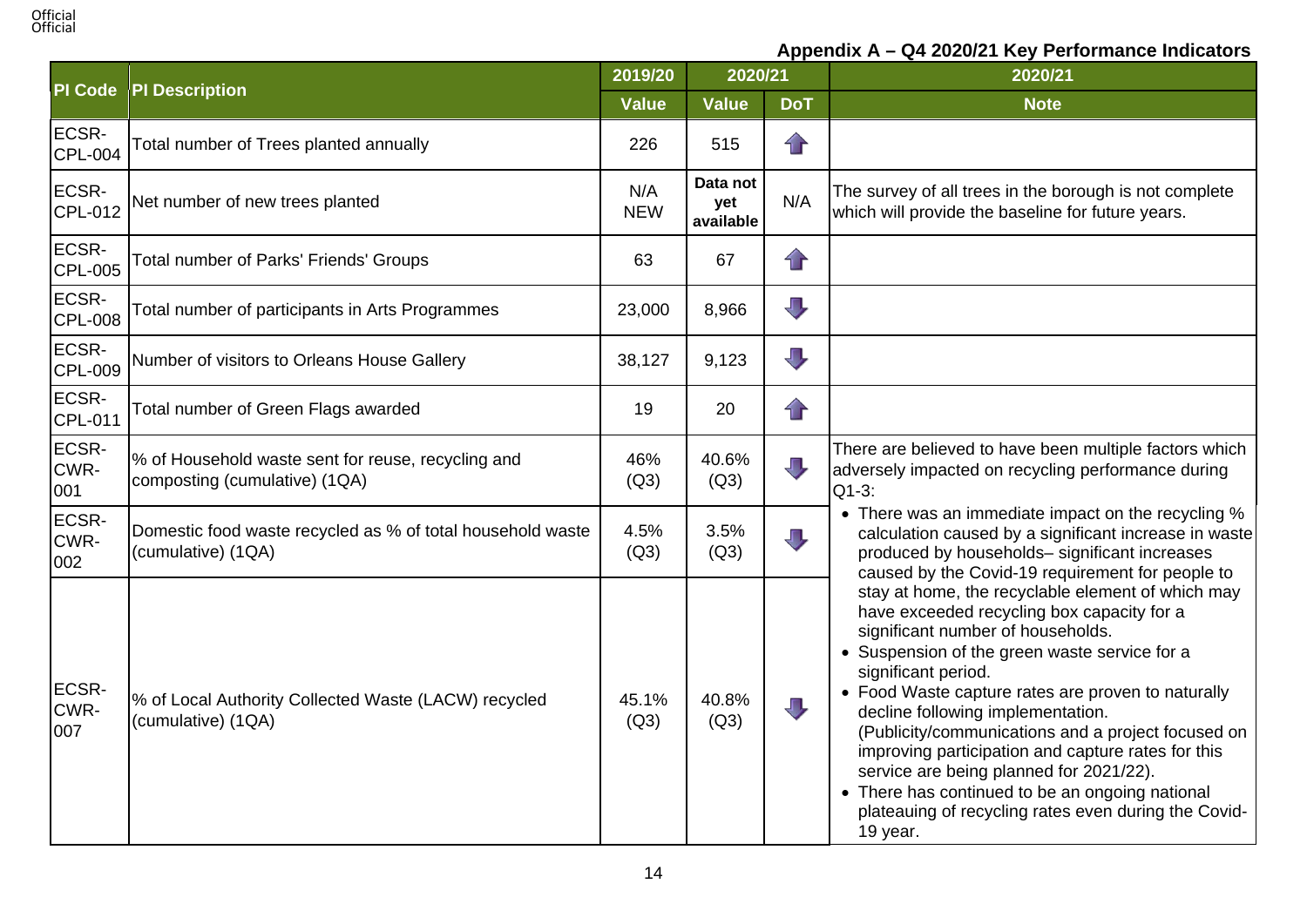

| <b>PI Code</b>              | <b>PI Description</b>                                                                        | 2019/20           | 2020/21       |            | 2020/21                                                                                                                                                                                                                                                                                                                                                                                                                                                                                                                                |
|-----------------------------|----------------------------------------------------------------------------------------------|-------------------|---------------|------------|----------------------------------------------------------------------------------------------------------------------------------------------------------------------------------------------------------------------------------------------------------------------------------------------------------------------------------------------------------------------------------------------------------------------------------------------------------------------------------------------------------------------------------------|
|                             |                                                                                              | <b>Value</b>      | <b>Value</b>  | <b>DoT</b> | <b>Note</b>                                                                                                                                                                                                                                                                                                                                                                                                                                                                                                                            |
| ECSR-<br>CWR-<br>008        | KG household waste per household (cumulative) (Minimise)<br>(1QA)                            | N/A<br><b>NEW</b> | 698.4<br>(Q3) | N/A        | Final result.                                                                                                                                                                                                                                                                                                                                                                                                                                                                                                                          |
| <b>ECSR-</b><br>CWR-<br>010 | Reports about non collection of waste (cumulative)<br>(Minimise)                             | N/A<br><b>NEW</b> | 30,471        | N/A        | This reported figure for missed collections is the total<br>number of missed bins for 20/21. This was a new KPI<br>in 20/21 introduced at a time when a new service<br>contract was being implemented and Covid-19 was<br>impacting significantly on service provision and<br>performance. These factors have been taken into<br>account in setting KPI proposals for 2021/22. It is<br>proposed that this KPI is amended to bring it in line with<br>contract performance measures that have been<br>introduced for the new contract. |
| ECSR-<br>CWR-<br>011        | % of reported missed waste collections cleared within<br>contractual timescales (cumulative) | N/A<br><b>NEW</b> | 48.2%         | N/A        | See comment above - this again was a new KPI<br>introduced at a challenging time for the service. The<br>target proposed for 21/22 is 95%, bringing it in line with<br>contract performance measures.                                                                                                                                                                                                                                                                                                                                  |
| ECSR-<br>CWR-<br>012        | Number of Street Cleansing reports / requests for service<br>(cumulative) (Minimise)         | N/A<br><b>NEW</b> | 905           | N/A        | This was a new KPI in 20/21. The volume of requests<br>was likely to have been impacted by more people<br>staying and working from home. The cleanliness<br>survey KPIs throughout the year (end year cumulative<br>performance below) show that level of cleanliness of<br>public streets has been maintained.                                                                                                                                                                                                                        |
| <b>ECSR-</b><br>CWR-<br>003 | % of Public streets with acceptably low levels of litter after<br>cleansing                  | 98%               | 99%           | $\bigcap$  | Note for PPRB - A selection of highways is jointly<br>inspected Monday to Friday by an officer from the<br>Waste Service accompanied by a representative of<br>Continental Landscapes, the Council's street cleansing<br>contractor. These inspections are undertaken shortly<br>after the scheduled cleansing on each street is due to<br>have been completed. The inspections grade the<br>cleanliness of each street in accordance with the A-D<br>grading system detailed in the Code of Practice on<br>Litter and Refuse (see:    |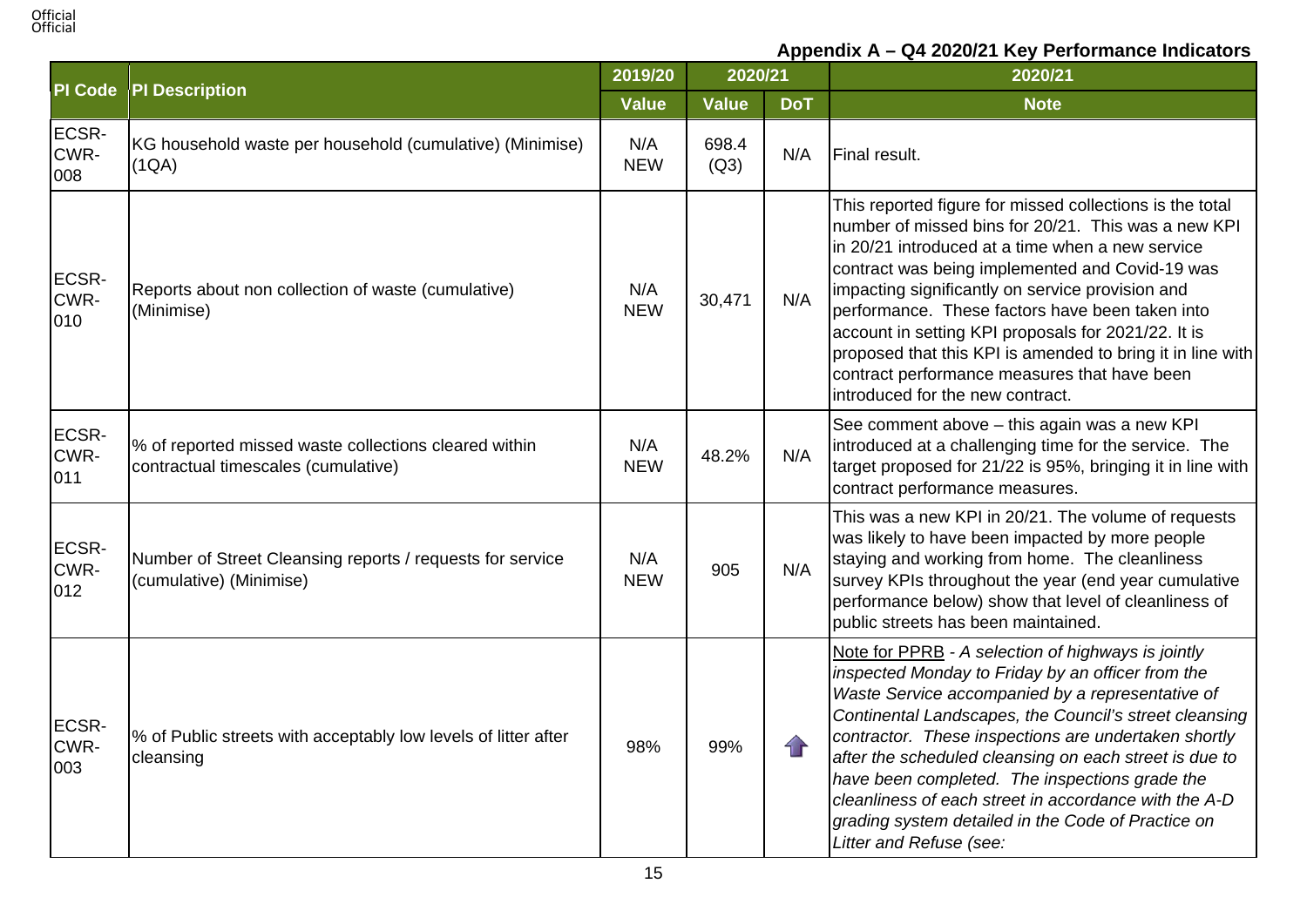| <b>PI Code</b>              | <b>PI Description</b>                                                                                                              | 2019/20           | 2020/21      |                         | 2020/21                                                                                                                                                                                                                                                                                                                                                                                                                                                                                                                                                                                                                                                                                                                                                                                 |  |
|-----------------------------|------------------------------------------------------------------------------------------------------------------------------------|-------------------|--------------|-------------------------|-----------------------------------------------------------------------------------------------------------------------------------------------------------------------------------------------------------------------------------------------------------------------------------------------------------------------------------------------------------------------------------------------------------------------------------------------------------------------------------------------------------------------------------------------------------------------------------------------------------------------------------------------------------------------------------------------------------------------------------------------------------------------------------------|--|
|                             |                                                                                                                                    | <b>Value</b>      | <b>Value</b> | <b>DoT</b>              | <b>Note</b>                                                                                                                                                                                                                                                                                                                                                                                                                                                                                                                                                                                                                                                                                                                                                                             |  |
|                             |                                                                                                                                    |                   |              |                         | https://assets.publishing.service.gov.uk/government/upl<br>oads/system/uploads/attachment_data/file/834331/pb1<br>1577b-cop-litter1.pdf) but also including the use of an<br>intermediate "B-" grade as developed by Keep Britain<br>Tidy applied to streets considered to be around half<br>way between an acceptable "B" grade (predominately<br>free of litter and refuse apart from some small items)<br>and a "C" (widespread distribution of litter and/or refuse<br>with minor accumulations). The percentage score<br>reported represents the proportion of streets that were<br>found to be acceptably clean, with "B-" grades treated<br>as 50% acceptable, 50% unacceptable. This applies to<br>both litter and detritus accumulations for which there is<br>a separate KPI. |  |
| <b>ECSR-</b><br>CWR-<br>013 | % of public streets with acceptably low levels of detritus<br>accumulations after cleansing                                        | N/A<br><b>NEW</b> | 98.7%        | N/A                     |                                                                                                                                                                                                                                                                                                                                                                                                                                                                                                                                                                                                                                                                                                                                                                                         |  |
| <b>ECSR-</b><br>CWR-<br>004 | Average time (days) taken to clear a reported fly-tip<br>(Minimise)                                                                | 3.5               | 4.1          | $\overline{\mathbb{U}}$ | Contract standard is 5 days.                                                                                                                                                                                                                                                                                                                                                                                                                                                                                                                                                                                                                                                                                                                                                            |  |
| ECSR-                       | Total number of fly-tipping enforcements (cumulative number<br>HOS-005 of penalty notices and warning letters issued to addresses) | 1,291             | 1,336        | Data<br>only            | Note for PPRB - During 2020 (latest data available on<br>WasteDataFlow) the following fly-tip related penalties                                                                                                                                                                                                                                                                                                                                                                                                                                                                                                                                                                                                                                                                         |  |
| ECSR-                       | Total number of fly-tipping incidents identified by or reported<br>HOS-006 to the Council (cumulative)                             | N/A<br><b>NEW</b> | 2,216        | Data<br>only            | were issued:<br>Fixed penalty Notices specifically for fly-tipping: 20<br>Littering fixed penalty notices issued in conjunction<br>with fly-tipping: 113<br>There were no fly-tip related prosecution outcomes<br>during 2020.<br>'Fighting Dirty' press campaign in place, which<br>includes taking action on fly tipping. Full details can be<br>found here - https://www.richmond.gov.uk/fighting_dirty                                                                                                                                                                                                                                                                                                                                                                              |  |
| <b>ECSR-</b>                | % of Regulatory Service Partnership Service requests with<br>ENS-010 an initial response within the 'defined timescale'            | N/A<br><b>NEW</b> | 91.2%        | N/A                     |                                                                                                                                                                                                                                                                                                                                                                                                                                                                                                                                                                                                                                                                                                                                                                                         |  |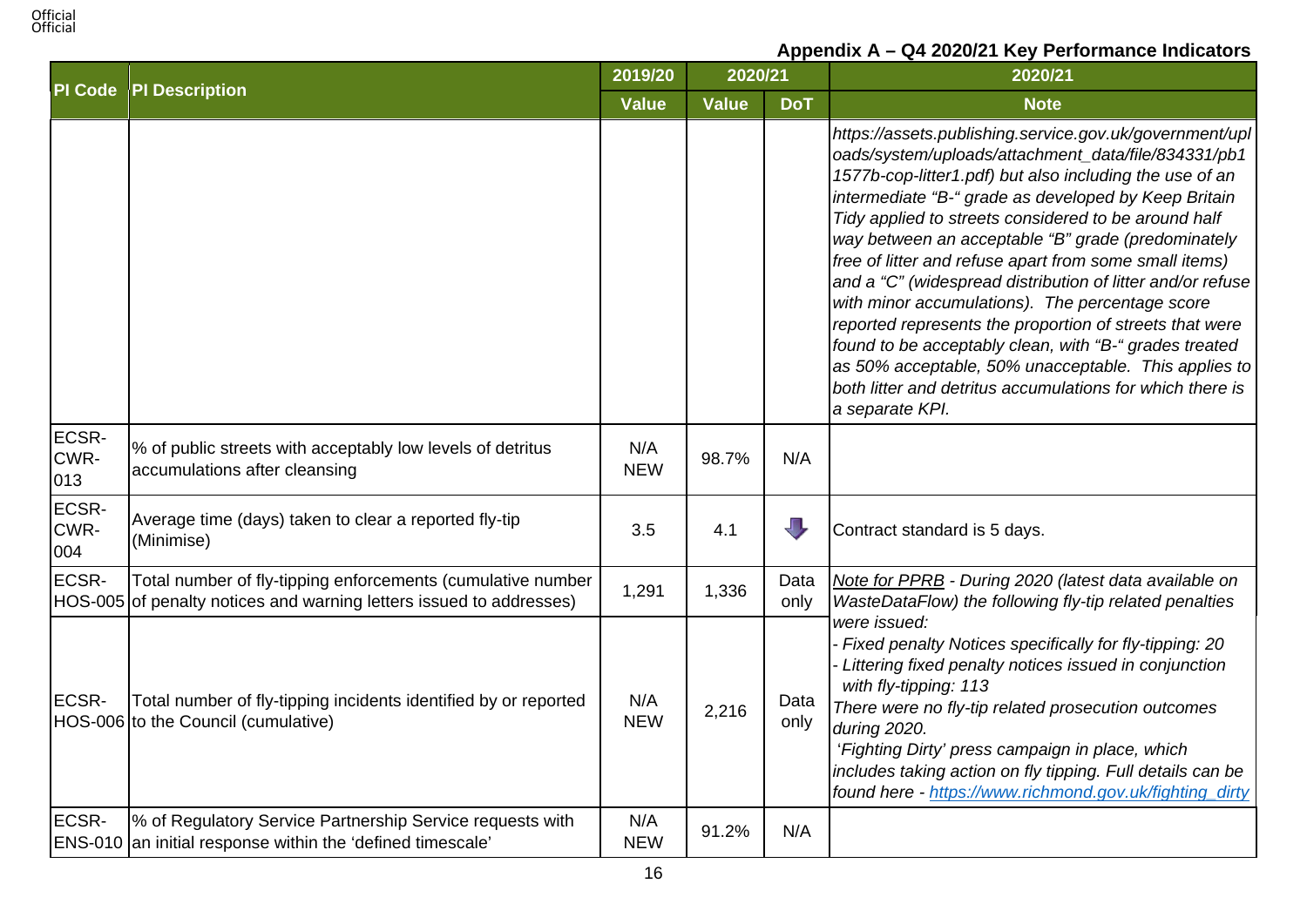| <b>PI Code</b>          | <b>PI</b> Description                                                                                                                                                                                         | 2019/20           | 2020/21      |              | 2020/21                                                                                                                                                                                                                                                                                                                                                                                                                                                                                                                                                                |
|-------------------------|---------------------------------------------------------------------------------------------------------------------------------------------------------------------------------------------------------------|-------------------|--------------|--------------|------------------------------------------------------------------------------------------------------------------------------------------------------------------------------------------------------------------------------------------------------------------------------------------------------------------------------------------------------------------------------------------------------------------------------------------------------------------------------------------------------------------------------------------------------------------------|
|                         |                                                                                                                                                                                                               | <b>Value</b>      | <b>Value</b> | <b>DoT</b>   | <b>Note</b>                                                                                                                                                                                                                                                                                                                                                                                                                                                                                                                                                            |
| ECSR-<br><b>ENS-011</b> | Safeguarding older people - % successful physical<br>interventions in cases of residents being targeted by financial<br>scams and abuse                                                                       | N/A<br><b>NEW</b> | 100%         | N/A          | The Regulatory Services Partnership (RSP) comments<br>that:- In Q2 and Q3, the RSP had significant data<br>sharing and IT infrastructure issues with National<br>Trading Standards scams hub that impacted on this<br>work. It took far longer than anticipated to resolve these<br>issues (exacerbated by the pandemic), however<br>revised arrangements are now in place.<br>So, for end year, resources have been focused on<br>addressing the significant backlog. With pandemic<br>restrictions in place, enquiries also had to be dealt with<br>by remote means. |
| ECSR-<br><b>ENS-012</b> | Safeguarding young people - % of successful physical<br>interventions for restricted sales such as knives, alcohol,<br>fireworks, tobacco and e-cigarettes                                                    | N/A<br><b>NEW</b> | 92%          | N/A          | Test purchasing is dependent on securing suitable<br>volunteers which has proved particularly challenging<br>during the Covid-19 pandemic due to increased risks,<br>safeguarding considerations, and restrictions on<br>household mixing. Operations planned for December,<br>January, February, and March had to be cancelled as a<br>result of entry into Tier 4.                                                                                                                                                                                                   |
| ECSR-                   | % of Alcohol and regulated entertainment licences issued<br>within 10 working days of the conclusion of the 28-day<br>ENS-015 consultation period, excluding those that are subject to a<br>licensing hearing | N/A<br><b>NEW</b> | 47%          | N/A          | Performance was adversely affected due to the work<br>demand associated with COVID-19 compliance work<br>and complaints.                                                                                                                                                                                                                                                                                                                                                                                                                                               |
| 001                     | ECSR-P- % of Major planning applications processed within 13 weeks<br>or statutory timeframe                                                                                                                  | 80%               | 92%          | $\bigcap$    | Government target of 60% exceeded                                                                                                                                                                                                                                                                                                                                                                                                                                                                                                                                      |
| ECSR-P<br>002           | % of Non-Major planning applications processed within 8<br>weeks or statutory timeframe                                                                                                                       | 97%               | 96%          | $\mathbf{J}$ | Government target of 70% exceeded                                                                                                                                                                                                                                                                                                                                                                                                                                                                                                                                      |
| 0021A                   | ECSR-P-  % of Council's decisions on major and non-major applications<br>which are overturned at appeal (Minimise)                                                                                            | 37%               | 31.4%        | $\mathbf{r}$ |                                                                                                                                                                                                                                                                                                                                                                                                                                                                                                                                                                        |
| 003                     | ECSR-P- % of CIL receipts recovered with one year of demand notice<br>(payments of £500k and less)                                                                                                            | 96.8%             | 92.1%        | 几            | The CIL that has not been collected within 1 year of<br>demand notice date comprises of 18 cases, of which 11<br>are as a result of the liable party not notifying the                                                                                                                                                                                                                                                                                                                                                                                                 |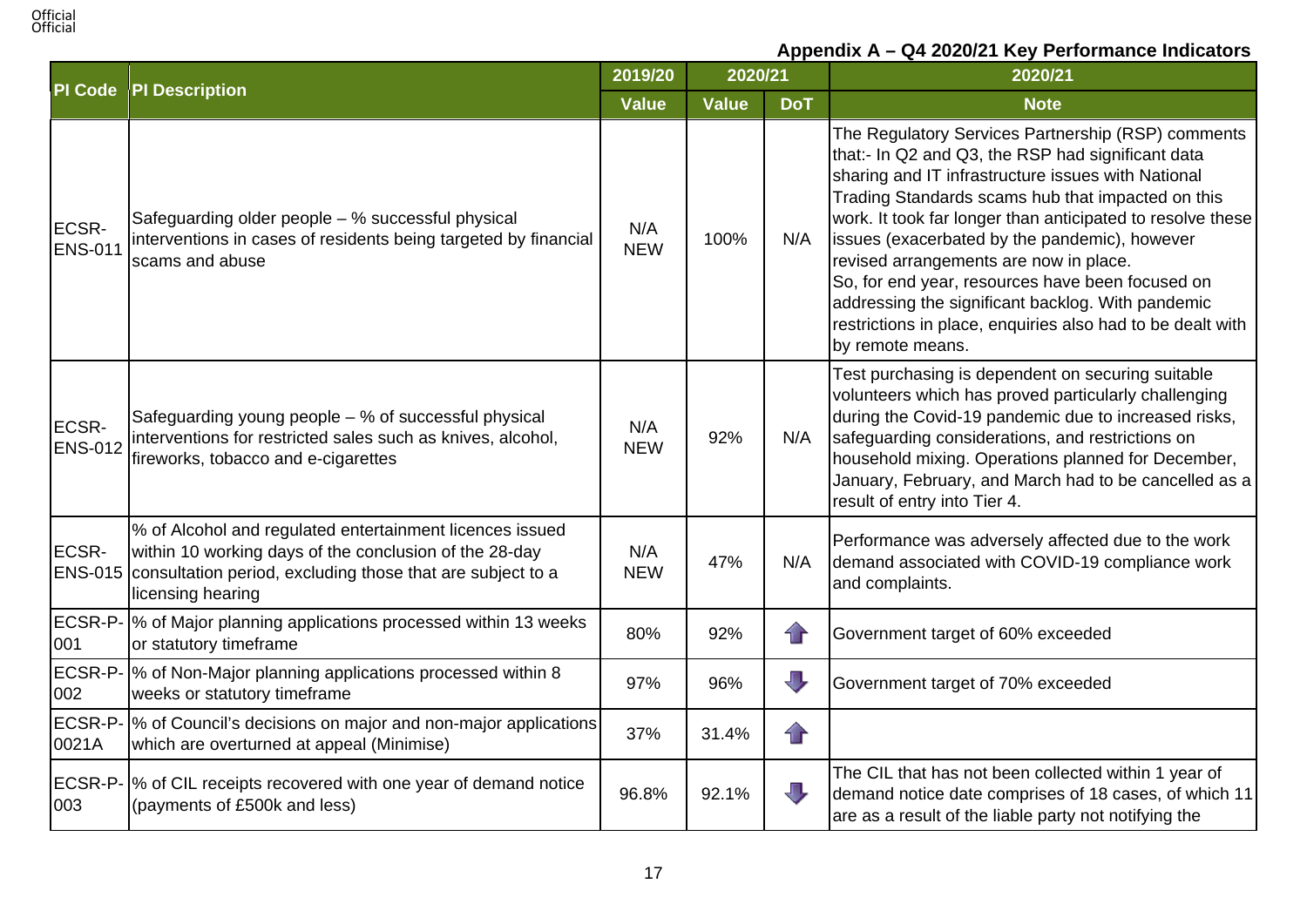| <b>PI Code   PI Description</b> |                                                                               | 2019/20        | 2020/21        | 2020/21           |                                                                                                                                                                                                                                                 |
|---------------------------------|-------------------------------------------------------------------------------|----------------|----------------|-------------------|-------------------------------------------------------------------------------------------------------------------------------------------------------------------------------------------------------------------------------------------------|
|                                 |                                                                               | <b>Value</b>   | <b>Value</b>   | <b>DoT</b>        | <b>Note</b>                                                                                                                                                                                                                                     |
|                                 |                                                                               |                |                |                   | Council of commencement. Enforcement action is<br>being considered in all cases, with action to follow.                                                                                                                                         |
| ECSR-P-<br>1004                 | Net additional homes provided                                                 | 419<br>(18/19) | 331<br>(19/20) | $\sqrt{ }$        | This is reported a year in arrears.<br>Result is for 19/20 (and 18/19 reported in 19/20<br>column). The result exceeded the annual forecast of<br>315 even though lower than in the 18/19. The 20/21<br>figure will be reported during 2021/22. |
| 007                             | ECSR-P- Total number of new housing developments with a car free<br>agreement | 48             | 52             | $\leftrightarrow$ | Number of car free developments dependent on<br>number of applications                                                                                                                                                                          |

#### **Finance, Policy and Resources Committee (Richmond)** - **Chief Executive's Group**

|                        | <b>PI Description</b>                                                                     | 2019/20           | 2020/21      |                   | 2020/21                                                                                                                                                                                                                                                                                                                                                                                                                                                                                                                                                                         |
|------------------------|-------------------------------------------------------------------------------------------|-------------------|--------------|-------------------|---------------------------------------------------------------------------------------------------------------------------------------------------------------------------------------------------------------------------------------------------------------------------------------------------------------------------------------------------------------------------------------------------------------------------------------------------------------------------------------------------------------------------------------------------------------------------------|
| PI Code                |                                                                                           | <b>Value</b>      | <b>Value</b> | <b>DoT</b>        | <b>Note</b>                                                                                                                                                                                                                                                                                                                                                                                                                                                                                                                                                                     |
| CEGR-<br>COM-<br>002   | Total number of offers available in a period - Business Offers<br>Scheme                  | N/A<br><b>NEW</b> | 194          | N/A               | This relates to the number of individual Richmond<br>card offers from local businesses to holders of the<br>card (i.e. which have been live on the website at any<br>time of reporting).<br>This is the link to the current offers.                                                                                                                                                                                                                                                                                                                                             |
| CEGR-<br><b>CS-001</b> | Overall Crime rate (per 1,000 residents) (Minimise)                                       | 65.48             | 58.7         | $\left\{ \right.$ |                                                                                                                                                                                                                                                                                                                                                                                                                                                                                                                                                                                 |
| CEGR-<br><b>CS-002</b> | % Reduction in total police callouts for domestic violence<br>victims in the MARAC cohort | 57.6%             | 40.3%        | JL                | The volume of high-risk cases has risen over the<br>pandemic. The annual case volume has increased<br>from 21 to 31 cases per month, a 47% increase.<br>There has been an increase from 62 cases (Q4<br>19/20) to 104 (Q4 20/21), a 67% increase. At the start<br>of the pandemic, due to the heightened risk caused<br>by Covid-19 restrictions, all cases were assessed,<br>resulting in twelve cases being re-presented at the<br>MARAC for risk management and safeguarding. In<br>summary, the volume has increased as has the<br>assessment of risk for the MARAC cohort. |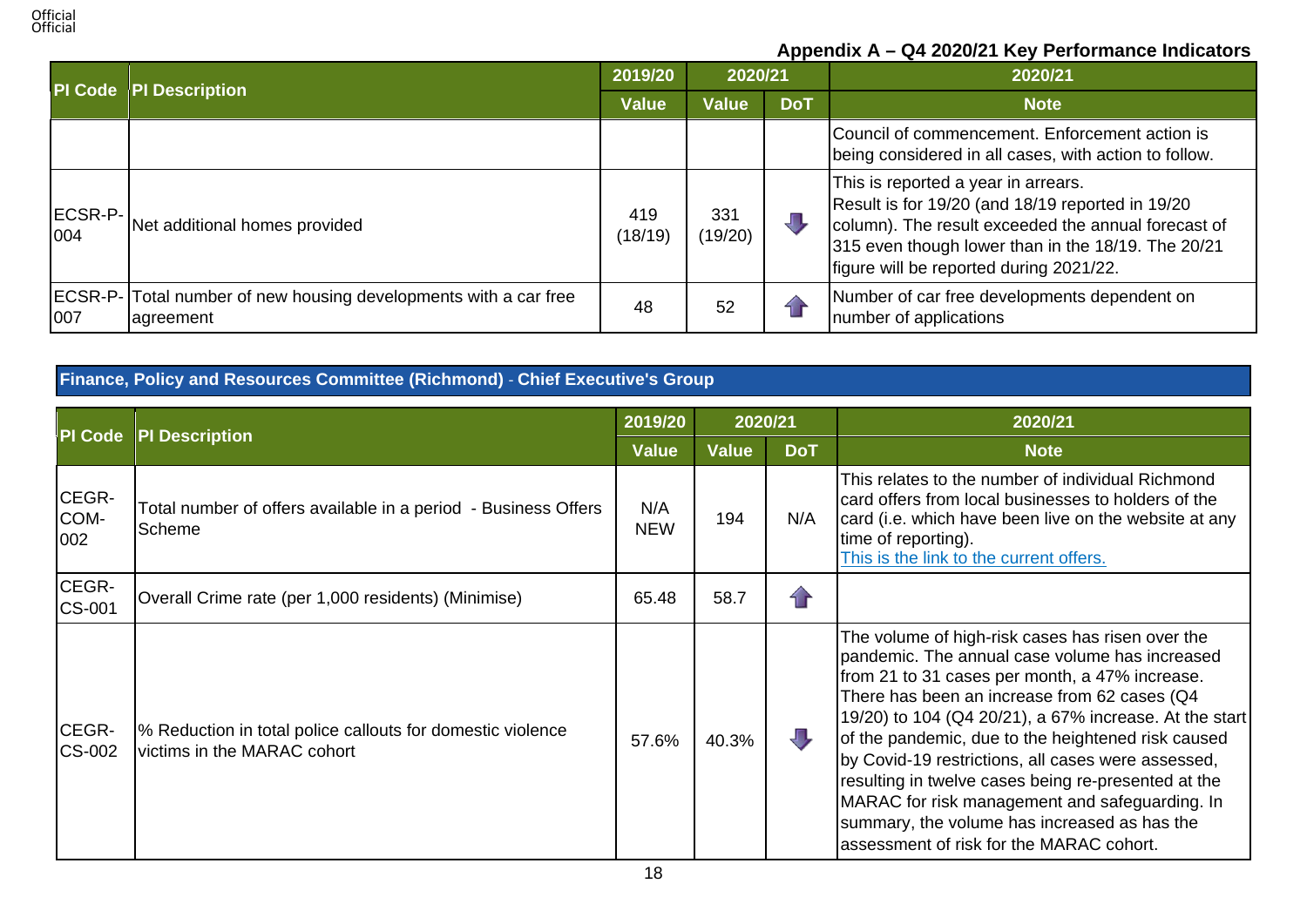

| <b>PI</b> Code          | <b>PI Description</b>                                                            | 2019/20           | 2020/21      |            | 2020/21                                                                                                                                                                                                                                                                                                                                                                                                                                                                                                                                                |
|-------------------------|----------------------------------------------------------------------------------|-------------------|--------------|------------|--------------------------------------------------------------------------------------------------------------------------------------------------------------------------------------------------------------------------------------------------------------------------------------------------------------------------------------------------------------------------------------------------------------------------------------------------------------------------------------------------------------------------------------------------------|
|                         |                                                                                  | <b>Value</b>      | <b>Value</b> | <b>DoT</b> | <b>Note</b>                                                                                                                                                                                                                                                                                                                                                                                                                                                                                                                                            |
| CEGR-<br><b>CS-005</b>  | Total number of reported incidents and crimes of Domestic<br>Abuse               | N/A<br><b>NEW</b> | 2,379        | N/A        |                                                                                                                                                                                                                                                                                                                                                                                                                                                                                                                                                        |
| CEGR-<br><b>CS-006</b>  | Number of Neighbourhood Watch co-ordinators                                      | N/A<br><b>NEW</b> | N/A          | N/A        | NHWC Data is held by police and was unavailable.<br>The transfer of Neighbourhood Watch Co-ordinators<br>onto a new system OWL (Online Watch Link) is<br>complete. The data will be reported directly from<br>OWL system held by the Council from 2021/22.                                                                                                                                                                                                                                                                                             |
| CEGR-<br><b>RES 003</b> | % of FOI requests completed within 20-day limit                                  | 82.5%             | 59.1%        | $\sqrt{1}$ | Following a sharp dip in performance levels during<br>March to July 2020, as the Council concentrated<br>resources toward its pandemic response, recovery<br>measures have led to a steady improvement in FOI<br>performance. This dip in performance inevitably led<br>to a backlog of requests, which is being addressed<br>alongside efforts to continue to increase day to day<br>performance. It is expected that, once the backlog is<br>cleared in all areas, performance levels will return to<br>pre-Covid rates, on track to meeting target. |
| <b>CEGR-</b>            | % of Stage 2 Corporate Complaints responded to within 15<br>RES-004 working days | N/A<br><b>NEW</b> | 53%          | N/A        | This result relates to the new system and process<br>which is now operational (hence no result included for<br>the previous year). During Q4, 15 complaints were<br>closed of which 8 (53%) met the target turnaround<br>standard of 15 working days.<br>For PPRB. The last Annual Complaints report was<br>considered by FPR Cttee in September 2020 and can<br>be read here. The next annual report will be<br>presented to the FPR Committee in the September<br>2021 cycle.                                                                        |

**Finance, Policy and Resources Committee** - **Resources Directorate**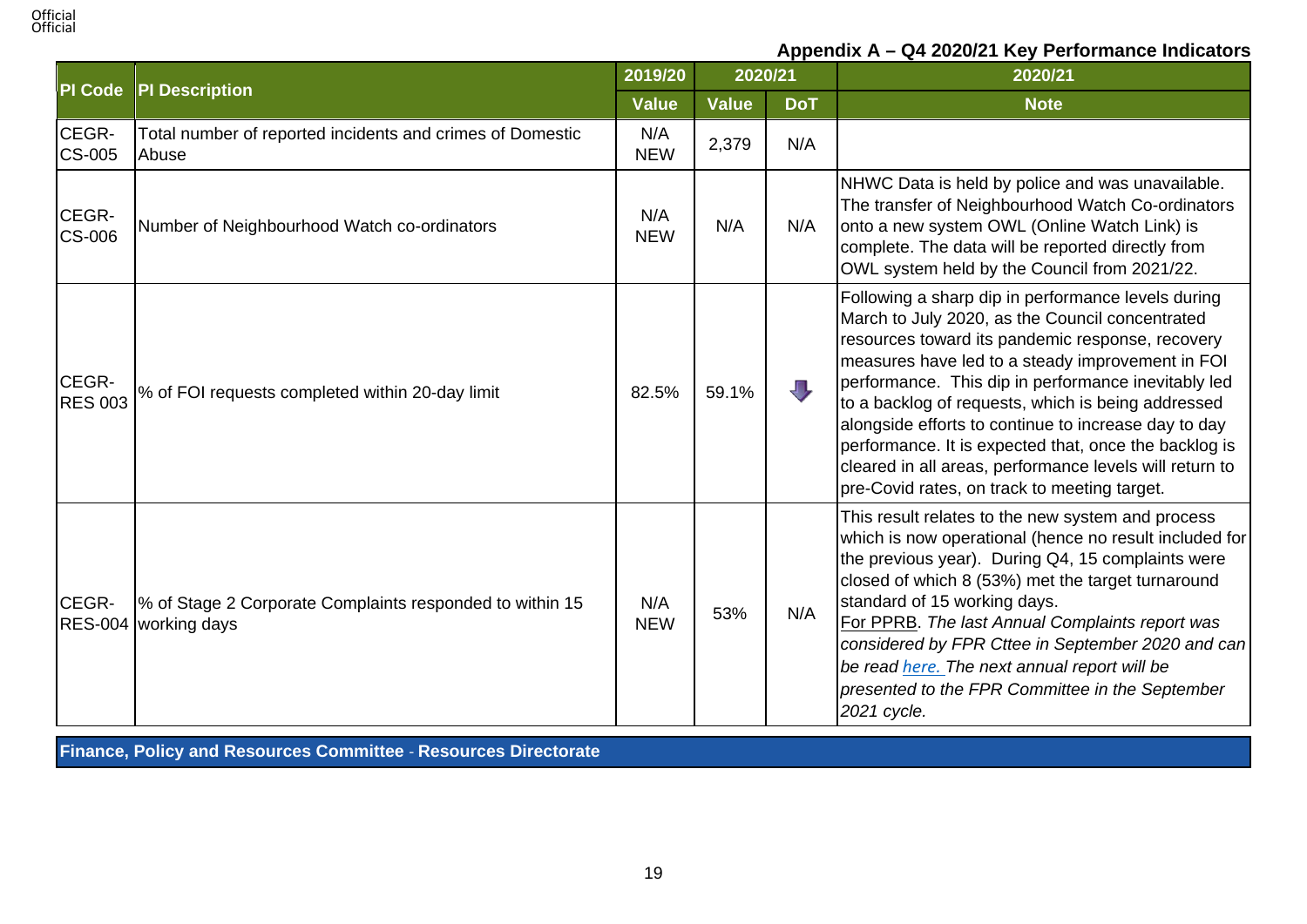| PI Code                       | <b>PI Description</b>                                       | 2019/20      | 2020/21      |                   | 2020/21                                                                                                                                                                                                                                                                                                                                                                                                                                                                                                                                                                                            |
|-------------------------------|-------------------------------------------------------------|--------------|--------------|-------------------|----------------------------------------------------------------------------------------------------------------------------------------------------------------------------------------------------------------------------------------------------------------------------------------------------------------------------------------------------------------------------------------------------------------------------------------------------------------------------------------------------------------------------------------------------------------------------------------------------|
|                               |                                                             | <b>Value</b> | <b>Value</b> | <b>DoT</b>        | <b>Note</b>                                                                                                                                                                                                                                                                                                                                                                                                                                                                                                                                                                                        |
| <b>RESR-</b><br><b>FM-001</b> | % of Invoices paid on time (within 30 days or agreed terms) | 77.4%        | 84.1%        | $\left\{ \right.$ | After a challenging year with the lockdown,<br>performance has increased in comparison to the<br>same quarter last year. Whilst the initial numbers of<br>invoices being received looked low, this has now<br>stabilised, and the overall number of invoices being<br>processed for payment is only slightly less than last<br>year. Officers are continuing to process invoices<br>promptly although further work is still needed to<br>improve performance. A review of automated<br>messages within the system has been carried out in<br>order to flag for officers when actions are required. |
| <b>RESR-</b><br><b>RS-001</b> | <b>Council Tax Collection rate</b>                          | 98.6%        | 97.7%        | JL                | Collection finished less than 1% behind last year,<br>despite decision to significantly reduce recovery<br>action in 20/21 due to the Covid-19 pandemic. E.g. no<br>court action taken all year.                                                                                                                                                                                                                                                                                                                                                                                                   |
| <b>RESR-</b><br><b>RS-002</b> | Non-Domestic Rates (Business Rates) Collection rate         | 97.35%       | 85.4%        | 具                 | Collection affected by decision to take no recovery<br>action in 20/21 due to Covid-19 pandemic.                                                                                                                                                                                                                                                                                                                                                                                                                                                                                                   |

# **Transport and Air Quality Committee** - **Environment & Community Services Directorate**

|                         | <b>PI Code PI Description</b>                                                                     | 2019/20           | 2020/21      |            | 2020/21                                                                                                                     |
|-------------------------|---------------------------------------------------------------------------------------------------|-------------------|--------------|------------|-----------------------------------------------------------------------------------------------------------------------------|
|                         |                                                                                                   | <b>Value</b>      | <b>Value</b> | <b>DoT</b> | <b>Note</b>                                                                                                                 |
| <b>IECSR-</b>           | 1% of Monitoring stations achieving the Nitrogen Dioxide air<br><b>ENS-017</b> quality objectives | N/A<br><b>NEW</b> | 36%          | N/A        | Includes diffusion tube sites (exceeding)<br>Please note this data is provisional and cannot be<br>ratified until July 2021 |
| <b>IECSR-</b>           | % of Monitoring stations achieving the Particulate air quality<br><b>ENS-018</b> objectives       | N/A<br><b>NEW</b> | 100%         | N/A        | Automated monitoring stations only.<br>Please note this data is provisional and cannot be<br>ratified until July 2021       |
| ECSR-<br><b>ENS-019</b> | % of Schools achieving air quality objectives                                                     | N/A<br><b>NEW</b> | 97.3%        | N/A        | 74 of 76 schools surveyed.                                                                                                  |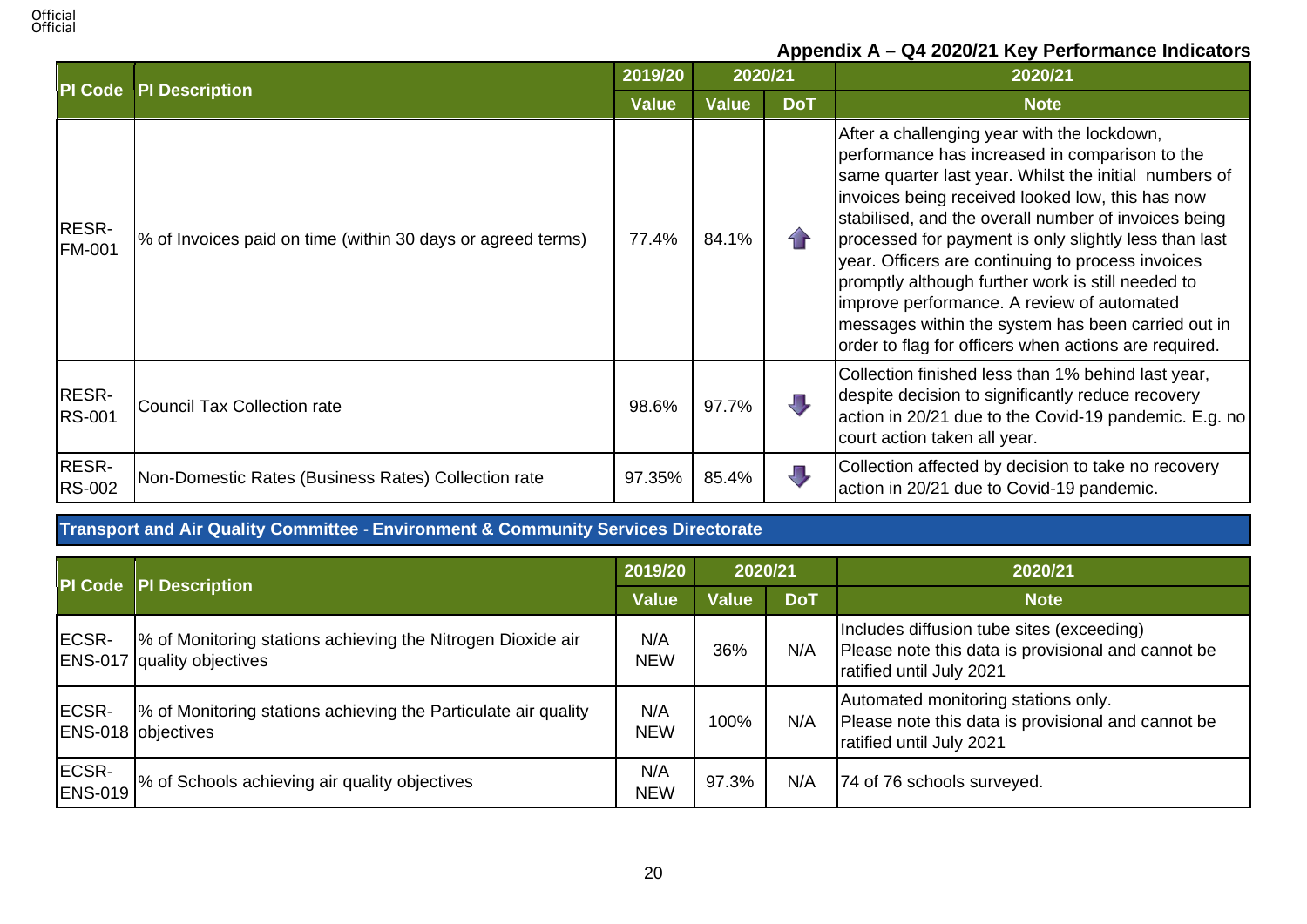

| <b>PI Code</b>          | <b>PI Description</b>                                                                                                         | 2019/20                | 2020/21                      |              | 2020/21                                                                                                                                                                                                                                                                                                                                                                                                               |
|-------------------------|-------------------------------------------------------------------------------------------------------------------------------|------------------------|------------------------------|--------------|-----------------------------------------------------------------------------------------------------------------------------------------------------------------------------------------------------------------------------------------------------------------------------------------------------------------------------------------------------------------------------------------------------------------------|
|                         |                                                                                                                               | <b>Value</b>           | <b>Value</b>                 | <b>DoT</b>   | <b>Note</b>                                                                                                                                                                                                                                                                                                                                                                                                           |
| ECSR-<br><b>ENS-020</b> | Air Quality - % compliance of non-road mobile machinery<br>(NRMM) on major construction sites with GLA emissions<br>standards | N/A<br><b>NEW</b>      | 67%                          | N/A          | Richmond compliance down due to non-registration<br>of either site, or plant items. The three non-complaint<br>sites were 12-14 Station Road, Lidl, and 63<br>Sandycombe Road.                                                                                                                                                                                                                                        |
| ECSR-<br><b>ENS-021</b> | Number of interventions by Compliance Officers for engine<br>idling                                                           | N/A<br><b>NEW</b>      | 11,103                       | N/A          | Due to the school closures and social distancing rules<br>in place interventions for engine idling were<br>interrupted throughout the year hence number lower<br>than would be expected.                                                                                                                                                                                                                              |
| ECSR-P-<br>006          | Number of cycle parking facilities added                                                                                      | 50                     | 46                           | Data<br>only | The stands installed are on-street parking only and<br>provide approximately 70 parking spaces. The<br>programme was impacted by constraints on funding<br>and working practices due to COVID.                                                                                                                                                                                                                        |
| 001                     | ECSR-T- Number of Electric Vehicle charging points (EVCP) installed in<br>the Borough                                         | $\mathbf 0$            | 70                           | $\bigcap$    | 2019/20 programme (70 charging points) went live in<br>2020/21. Next programme of 75 charge points due<br>summer 2021. Delivery is not on a financial year<br>cycle due to COVID and timing of grant funding. The<br>2019/20 programme which was completed and went<br>live in early 2020/21 was previously reported within<br>2019/20. The correct profile of results should be 70 in<br>2020/21 and nil in 2019/20. |
| ECSR-T-<br>002          | Total KSI casualties on roads in the Borough (An) (Minimise)                                                                  | 71                     | Data not<br>yet<br>available | Data<br>only | This data is provided by TfL and reported a calendar<br>year in arrears. 2020 data will not be available until<br>circa July 2021.                                                                                                                                                                                                                                                                                    |
| 003                     | ECSR-T-  % of Trips by borough residents made by sustainable modes<br>(walking, cycling and public transport)                 | No result<br>available | No result<br>available       | N/A          | Not collected. Abnormal travel patterns due to<br>lockdowns and discouragement of public transport.<br>Previous year's result also not yet available.                                                                                                                                                                                                                                                                 |
| ECSR-<br><b>TE-001</b>  | % of Principal roads that are in satisfactory or better condition                                                             | 97%                    | No result<br>available       | N/A          | No result is available for 20/21.<br>TfL have not carried out the surveys for road                                                                                                                                                                                                                                                                                                                                    |
| <b>ECSR-</b><br>TE-002  | % of Non-Principal roads that are in satisfactory or better<br>condition                                                      | 96%                    | No result<br>available       | N/A          | conditions; a tender for new survey / contractor is not<br>expected to be in place until at least Summer 2021 so<br>it is unlikely that there will be a result to report until<br>2022/23.                                                                                                                                                                                                                            |